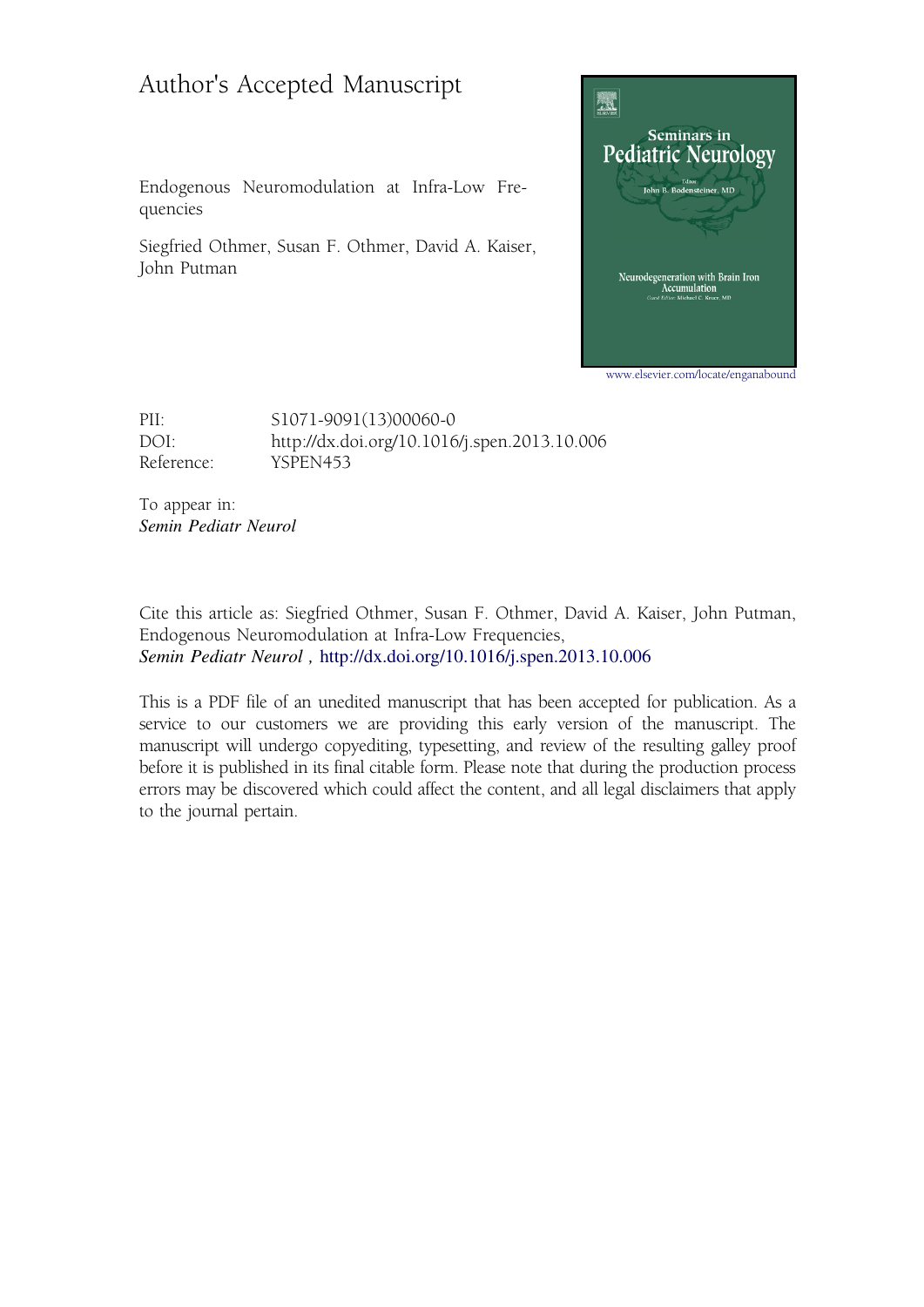# **Endogenous Neuromodulation at Infra-Low Frequencies**

Siegfried Othmer, Susan F. Othmer, David A. Kaiser, and John Putman

# **ABSTRACT**

Neuromodulation in the bioelectrical domain is an attractive option for the remediation of functionally-based deficits. Most of the interest to date has focused on exogenous methods such as repetitive transcranial magnetic stimulation (rTMS), transient DC Stimulation (tDCS), vagus nerve stimulation (VNS), and deep brain stimulation (DBS). Much less attention has been given to endogenous methods of exploiting latent brain plasticity. These have reached a level of sophistication and maturity that invites attention. Over the last seven years the domain of infra-low frequencies has been exploited productively for the enhancement of neuroregulation. The principal mechanism is putatively the re-normalization of functional connectivity of our resting state networks. The endogeneous techniques are particularly attractive for the pediatric population, where they can be utilized before dysfunctional patterns of brain behavior become consolidated and further elaborated into clinical syndromes.

# **INTRODUCTION**

Endogenous neuromodulation refers to therapeutic methods in which recovery depends solely on information being provided to the brain on its own state of function. Currently this approach is being utilized in feedback applications of fMRI and EEG (e.g., Tan et al., 2009; deCharms et al., 2005; Chapin et al., 2012). In exploratory studies of fMRI feedback it has been shown that very specific functions or dysfunctions can be affected by challenging participants to alter the activity level in specific brain regions using realtime imagery. Even single-session training effects have been reported (Harmelech et al., 2013; Ros et al., 2013). In this manner, specific hubs of our primary regulatory networks can be directly targeted (e.g., Zhang et al., 2013; Van De Ville et al., 2012). Within-session alterations of local activation have the effect of altering network dynamics with lingering effects. A degree of learning obviously occurs. Over a number of sessions, these changes are then consolidated for more enduring benefit (e.g., Scheinost et al., 2013).

The practical exploitation and broad application of these scientific findings is handicapped, however, by the sheer expense and complexity of fMRI-based neurofeedback. It is of interest, therefore, to inquire whether feedback on the EEG may be configured to the same purpose. In principle, all of the requisite information on the activation of our core networks should also be available at the scalp EEG (e.g., Knyazev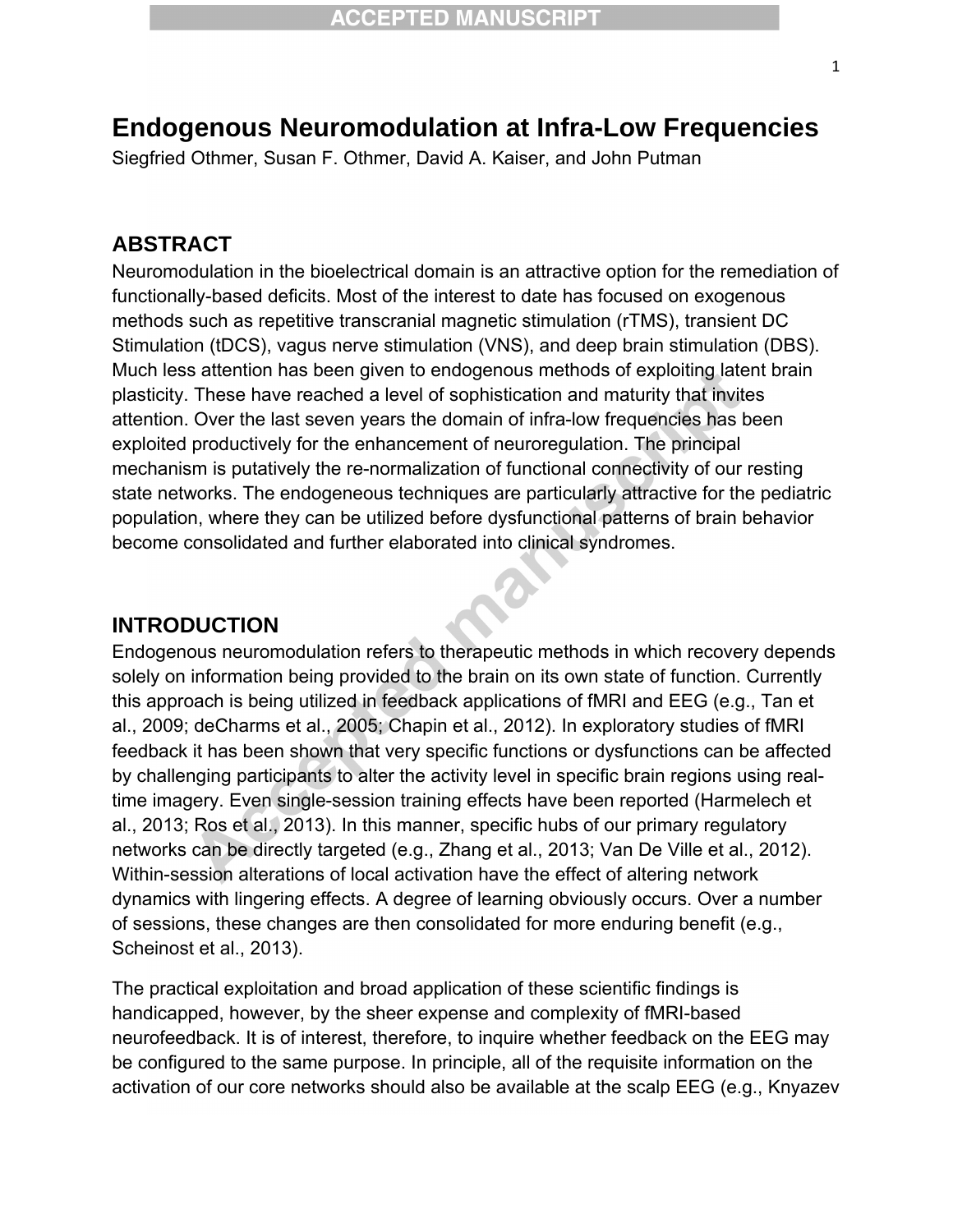et al., 2011). But it is significant that resting state networks were not identified in the EEG prior to their discovery in fMRI. The complexity and dynamics of EEG activity obscured these basic patterns of correlation. The latter were only identified after it became clear what should be looked for.

EEG feedback on spectral band activity has shown itself useful in the training of selfregulation. In fact, EEG feedback has a history going back some forty years (Sterman & Friar, 1972; Roth et al., 1967, Nowlis & Kamiya, 1970). Research interest has been revived recently in this area as well. Presumably similar mechanisms of recovery are being engaged here. The question being addressed in this paper is whether a direct analog of fMRI training can be devised using information derived solely from the scalp EEG.

For this purpose, it is necessary to investigate the realm of infra-low frequencies, i.e. below 0.1 Hz, which corresponds to the range over which fMRI correlation data are analyzed. This frequency range is typically eliminated from the standard EEG, and thus has slipped outside of the awareness of modern electroencephalographers (e.g., Acunzo et al., 2012). Interest is being revived now because of the impetus provided from fMRI imagery. Below 0.1 Hz we see local cortical activation represented directly in the surface potential observable at the scalp (Mantini et al., 2007; He & Raichle, 2009; Ko et al., 2011; Bridwell et al., 2013; Yuan et al., 2013). If the fluctuations reflect the activation of our core networks, then in principle the objectives of fMRI neurofeedback can be pursued economically with the infra-low-frequency EEG.

Just as in the case of fMRI neurofeedback, the immediate engagement is with the activation-relaxation dynamics of specific regulatory networks. The essential difference in the case of EEG feedback is the focus on the relationship between two sites, by virtue of the use of bipolar montage. This makes the targeting much more specific with regard to the principal network being engaged. However, the effects are, if anything, even more system-wide. If the functional connectivity of key resting state networks is being affected, it is to be expected that all functions being subserved by these networks are potentially impacted. And if one key control network is altered in its functional organization, its interaction with other control networks is likewise affected (Lee et al., 2012).

These matters are best understood by regarding the brain at the system level as a hierarchical, highly integrated entity functioning with an essentially unitary, syntonic, homeodynamic quality from moment to moment. Any information back to the brain bearing on the quality of regulation affects the whole. That appears to be particularly the case when the information relates to the behavior of our core control networks, reaching deep into the hierarchy of regulation. The observable for the brain is the time course of activation. In first instance this allows the brain to recognize its connection with the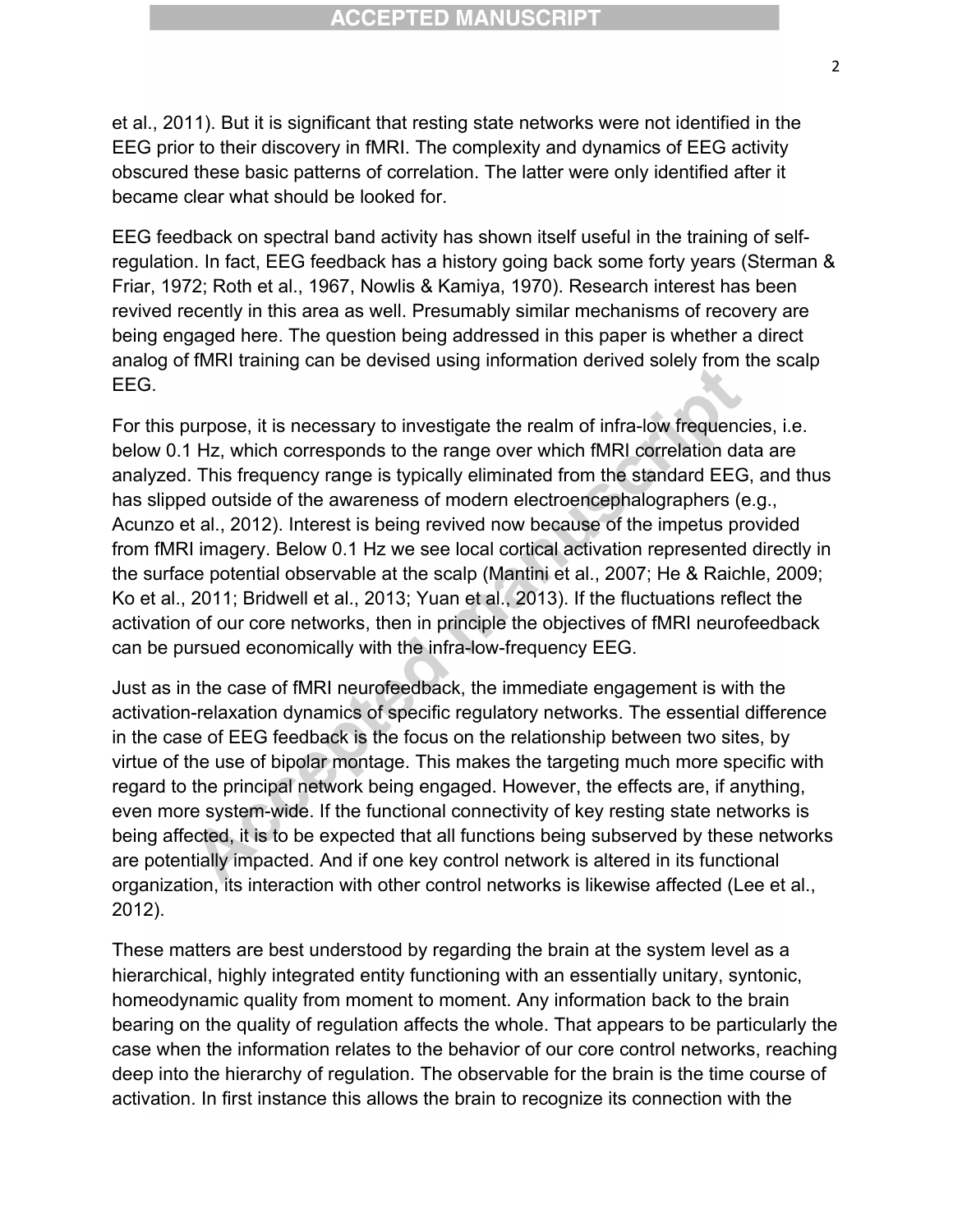signal. And then the signal quite naturally becomes the object of control by the brain. An external feedback loop becomes established, and is effectively internalized. The resulting regulatory challenge is the endogenous mechanism by which the brain enhances its own capacity for self-regulation (Othmer et al., 2011).

This is essentially the same process by which the brain acquires its self-regulatory skills over the course of its development (e.g., Castellanos et al., 2013). Control is gradually refined by means of a variety of internal feedback pathways, to which a new regulatory pathway is now added. By giving the brain more salient information directly, the process of adaptation is disambiguated and vastly accelerated. And by suitable targeting, the process is directed toward those functions and competences that most need shoring up. In this pursuit, the regulatory hierarchy is taken into account. This hierarchy is largely specified for us through ontogeny. A systems perspective is once again helpful here. Progress at the foundational levels of regulation sets the stage for further improvement at higher levels. The recovery of function proceeds by scaffolding, essentially replicating the original developmental hierarchy (Khundrakpam et al., 2013; Supekar et al 2009).

It is helpful not to over-estimate the magnitude of the task at hand. Many problems in medicine seemed intractable until the proper remedy was brought to bear. Much of psychopathology and many neurophysiological deficits can be seen as the consolidation of dysfunction through the mechanisms of brain plasticity, also called negative or maladaptive neuroplasticity (e.g., Watson & Rayner, 1920; Scharfman, 2002). Endogenous mechanisms of regulatory adaptation suffice to walk many patients back from their particular pathological *cul de sac*. And yet with feedback it is not even required to specify the path of recovery. It is necessary merely to provide the requisite state-related information to the brain. The clinician's burden is firstly site selection on the basis of an appraisal of the essential character of the core dysregulation at issue. Secondly, it is to judge the outcome in order to steer the process into its most propitious course by way of an ongoing optimization procedure (Othmer SF, 2013).

Advantage is taken of the fact that brain states in the neighborhood of the prevailing state are always accessible, and by virtue of brain plasticity the access to such states can be facilitated and consolidated through repetition. Typically in rehabilitation the brain is challenged to perform in various ways, which expands the space for the exploitation of brain plasticity. On the other hand, when the concern is the reorganization of our resting states, the therapeutic opportunity appears to be in the direction of unburdening the brain, of unloading and de-stressing it (e.g., Travis et al., 2010; Pagnoni, 2012; Taylor et al., 2013; Sliz et al., 2012). The best-regulated, leastchallenged state is the most propitious for further progress. In this perspective, any overt engagement by the brain is to be seen as a constraint on the conformation of the neural networks. Such constraints militate against the reorganization of resting state networks that needs to take place. The concern here is not just about externally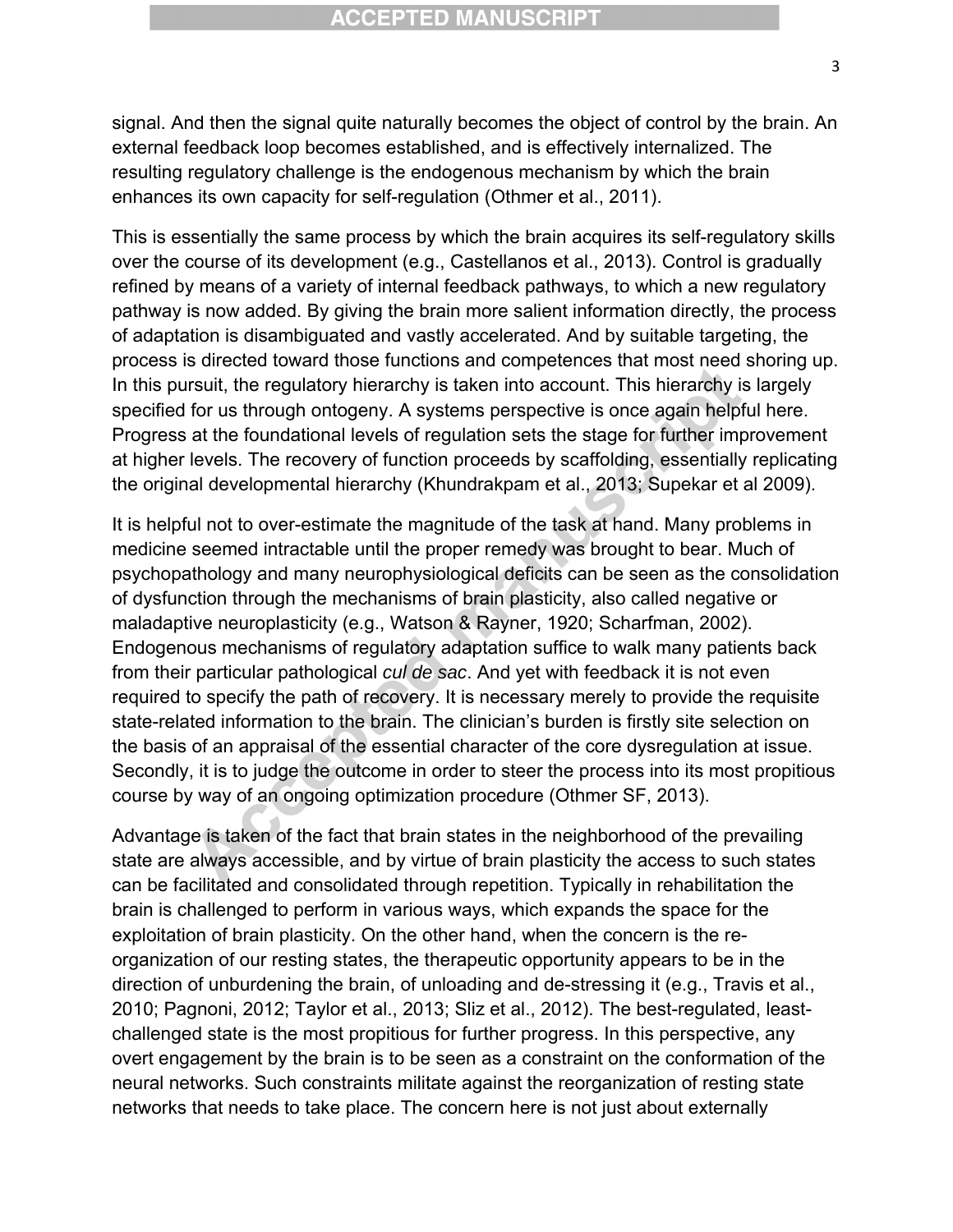imposed constraints. The brain may equally well be constrained by internal disruptors. These may block the path to spontaneous self-recovery. In a highly dysregulated system, the pathway to recovery may be constrained in a variety of ways (e.g., Vaidya & Gordon, 2013). Every such case presents a unique clinical challenge.

Awareness of the therapeutic potential of moving the person toward calm states dates back to early times and is exploited in the present day in various non-medical disciplines (e.g., Benson, 1975). Most commonly this is done under the rubric of meditation, relaxation training, or mindfulness exercise. The earliest discoveries along these lines were often incorporated into ritualized spiritual practice: chanting, rhythmic breathing, healing touch, the monastic life, vows of silence, and forty days in the desert (e.g., Muesse, 2011). The impetus was spiritual practice rather than health, but mastery of brain function was the key to both. Most of these techniques are passive, however, in that they merely arrange for the therapeutic opportunity that comes with being internally engaged while residing in calm states.

With feedback on resting state activity, the process becomes an active one in which the brain seeks its best operating point while being minimally constrained. This both accelerates and refines the process, a welcome development. In application to highly dysregulated systems, this may represent the only practical therapeutic option for recovery (e.g., traumatic brain injury, dementia, chronic pain). The rapidity of response can be understood in terms of a model termed 'dynamic network connectivity,' which relates mechanisms of neuronal plasticity to the rapid re-configuration of control networks. (Arnsten et al., 2010)

The clinical exploration of the domain of endogenous neuromodulation is facilitated by its accessibility. The entry into infra-low frequency training was first undertaken in 2006. It was quickly rewarded with clinical results that were comparable in promptness and in responsiveness to those that have been seen in fMRI feedback, as for example in chronic pain (Jensen et al., 2007; deCharms, 2005). The low barrier to entry then also led to rapid diffusion of this technology, and to its application to the whole spectrum of psychopathology and functional neurophysiological deficits. Far more infra-low frequency neurofeedback is currently being done by mental health professionals than all of the exogenous neuromodulation techniques combined. It is time to bring this work to the attention of the larger neurology community.

# **THE CLINICAL METHOD**

The clinical approach is based entirely on inviting the brain to engage with information derived from the low-frequency EEG. Typically the signal is presented in the form of a video display, often accompanied by tactile feedback. A bipolar montage is used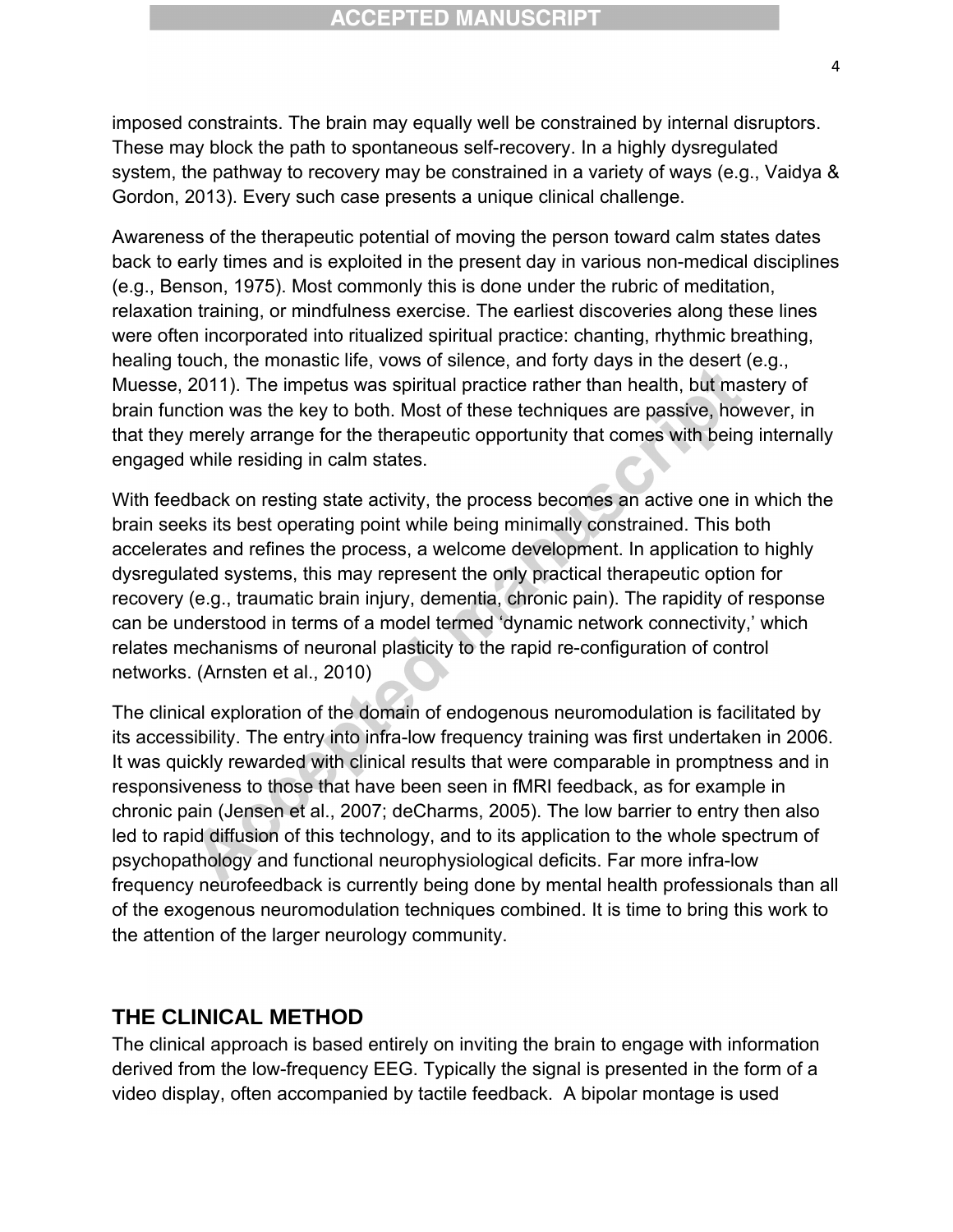exclusively. This informs the brain as to the time course of the differential activation at two cortical sites (e.g. ACNS, 2006). It also serves the usual purpose of suppressing common-mode signals, such as non-neuronal influences on the signal (Voipio, 2003). The spectral response is shaped in signal processing to pass only the low frequencies of interest. In order to attract the brain's attentions to the low-frequency components of the EEG, the higher-frequency components have to be suppressed.

Engagement with the signal leads to shifts in the person's state of arousal, of vigilance, of emotional ambiance, and of autonomic balance that are readily noticeable by the trainee and observable to the clinician. This immediate responsiveness is then used to guide the training toward its optimal course. This level of parametric sensitivity (on both electrode placement and target frequency) requires that a personalized optimization procedure must be adopted in order to extract full value from the exercise in first instance, and secondarily to avoid descent into dysfunctional states (Othmer SF, 2013).

As this process depends entirely on observations of change during the training process, the usual research paradigm of a blinded procedure is foreclosed. Moreover, it is not possible to reduce the protocol to a standard procedure. Additionally the method does not orient toward any particular diagnosis over others, and consequently it does not call for any specific assessment tool. Progress in the clinical realm simply has to be made one client at a time, and assessed comprehensively. This suits the clinical realm, although it presents a challenge to standard research design.

On the other hand, the training process amounts to the implementation of the most refined clinical research paradigm in every case, namely the A/B design using a withinsubject control. By the very nature of the process, the clinician is continually confronted with clinical choices with respect to target frequency and placement. The rapidity and specificity of the response allow cause-and-effect relationships to be confirmed through the repetition of A/B comparisons, sometimes even within a single session. Incrementally the clinician and the client increase their understanding of the strengths, limitations, and vulnerabilities of the particular nervous system. Throughout the process the client becomes a better reporter on the subtle effects of the training and the clinician becomes a better judge of the implications for protocol going forward. The process calls upon the disparate skills of clinical observation, of hypothesis-testing, and of consolidating a therapeutic alliance with the client.

## **THE HIERARCHY OF REGULATION**

If the brain is regarded as a control system, its fundamental responsibility is to assure its own unconditional stability (Fingelkurts & Fingelkurts, 2004; Werner, 2007). This is a particular challenge because in order to function in a real-time environment, the brain is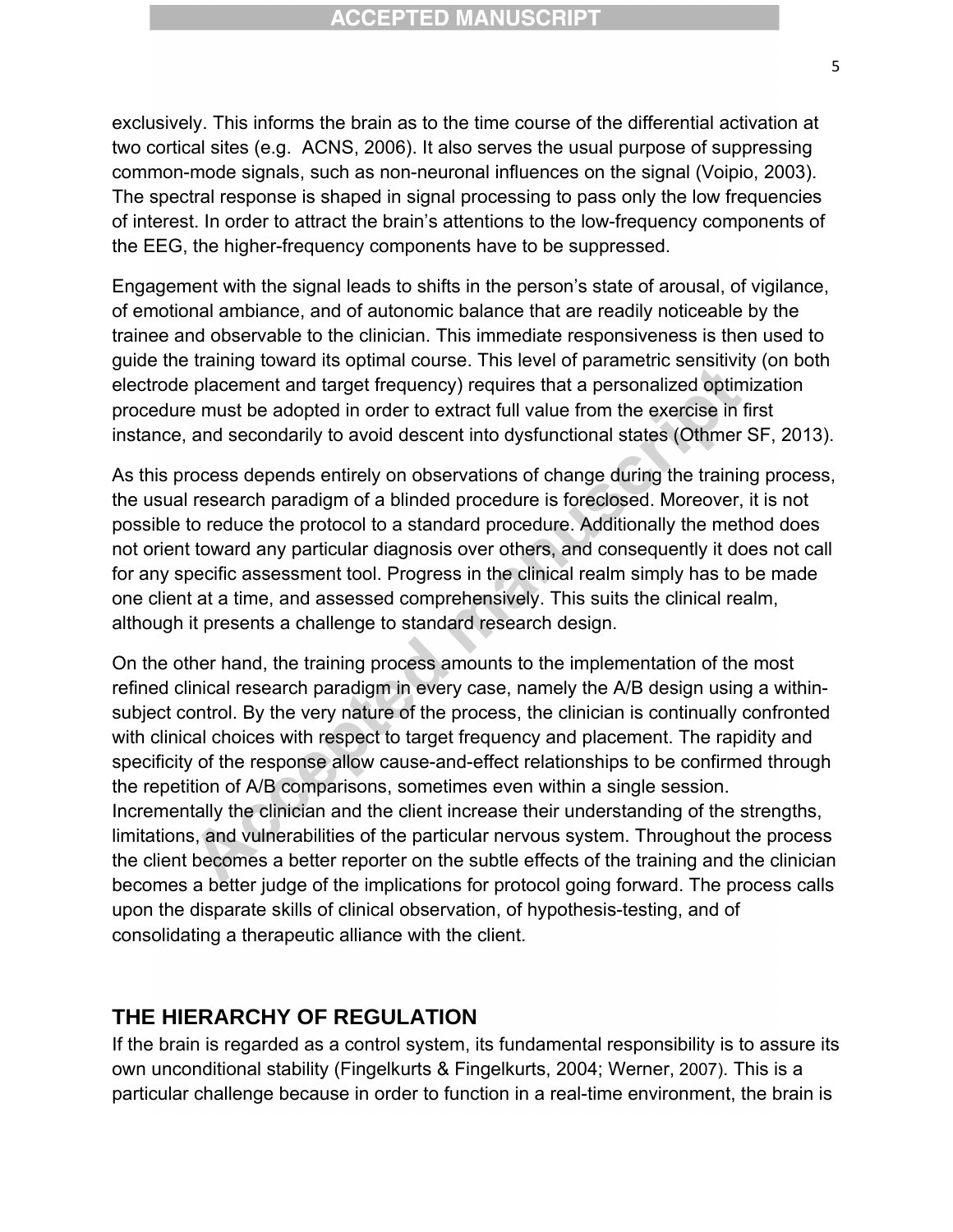also constrained to work in a critical state, poised for rapid, macroscopic state change (Beggs and Plenz, 2003, Kitzbichler et al, 2009). This maintains the brain far from an equilibrium state. This implies a narrow parameter space for both optimum responsiveness and stability in the vulnerable brain. Ultimately we have no choice but to rely on the brain's endogenous mechanisms to manage stability. Our best remedy, therefore, is to enhance those endogenous mechanisms by whatever means, and to whatever extent, is possible.

The secondary obligation of the brain is to manage set points of regulatory function, i.e. homeodynamic balance. The regulation of tonic arousal is foundational in this hierarchy of regulation (e.g., Halász, 1998; Sforza et al., 2000). Intimately connected with arousal regulation is affect regulation, which in turn is highly correlated with autonomic regulation, which in turn is dependent on good regulation of interoceptive function, our sense of the state of the body and of its safety within the environment. This is the foundational regulatory arc on which the integrity of brain function depends, and it is asymmetrically the principal burden of the right hemisphere (cf. Schore, 1994). This regulatory arc has priority in our developmental trajectory. The left hemisphere takes primary responsibility for the organization of goal-directed behavior, of executive function and the hierarchy of motor control, that mature later (Kaller et al., 2011; Schore, 1997; Southgate et al., 2013).

At the highest level, the brain must manage its dynamic interaction with the environment. However, the issues that arise in this domain are less likely to manifest themselves as disorders that require medical attention. Our concern is largely with the issue of stability and of the management of set points of central arousal and of specific network activation. Our primary observables in this project relate to the state of arousal, of affect regulation, and of autonomic regulation. Yet we suffer the handicap of not having an absolute measure of any of these. The clinical mandate then becomes clear: since it is impossible to specify what we cannot even reliably measure, the objective must be to train the brain in the capacity to self-regulate in generality, and to do so without specifying the end point in these terms. On the other hand, success with respect to state regulation will also be reflected sensitively in cognitive challenges that lend themselves readily to quantification. (Mueller et al, 2010)

# **THE PROTOCOLS IN THE SPATIAL DOMAIN**

Protocol development has proceeded largely empirically, informed at all times by considerations of functional neuroanatomy. The critical drivers in this development were instability and severe dysregulation. A broad generalization has been consolidated over the years that brain stability is best promoted with inter-hemispheric placements (Othmer S, 2007; Putman et al., 2005). The placement offering the strongest effects and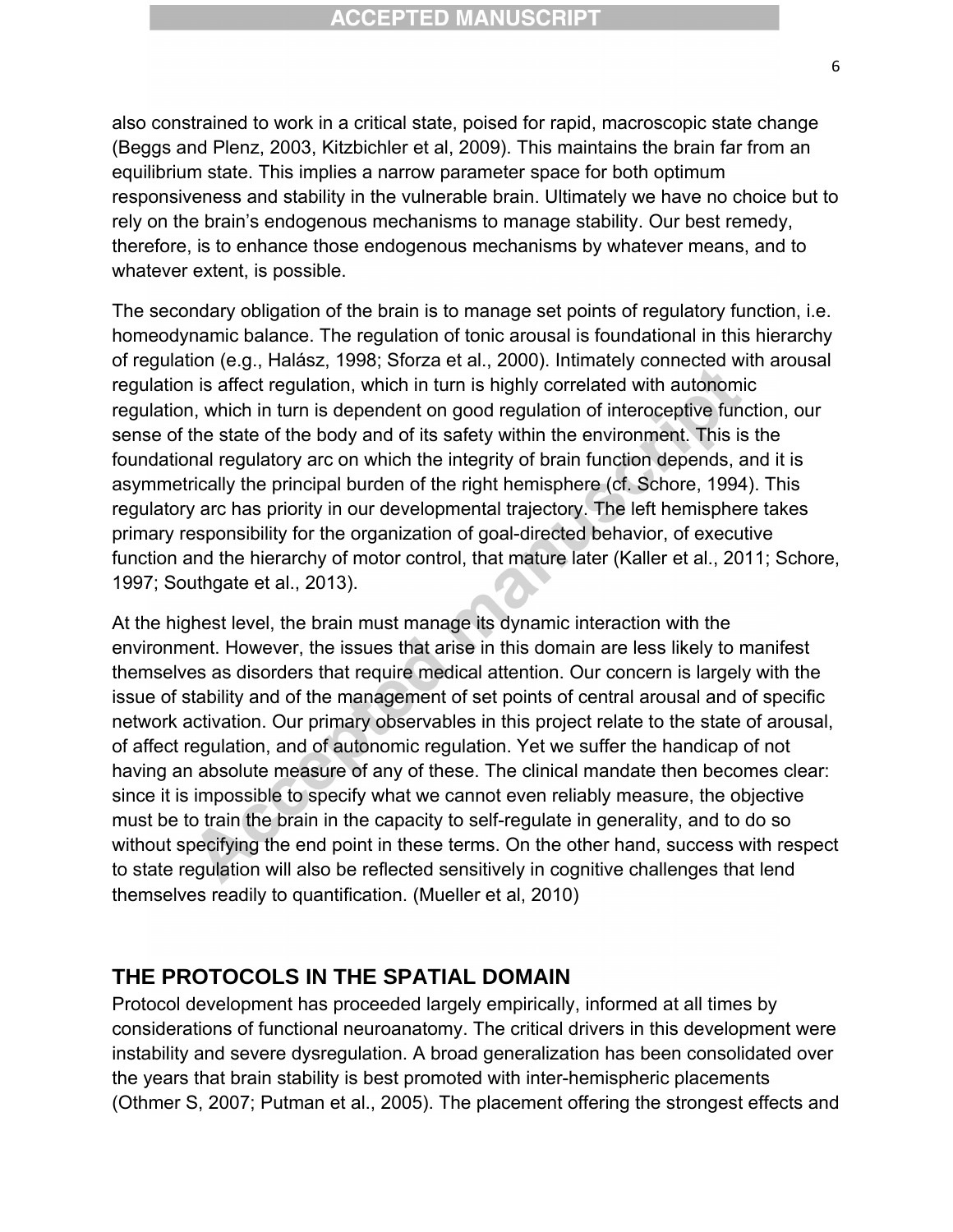greatest breadth of clinical impact is T3-T4. The most severe cases of dysregulation observed in clinical practice tend to be those whose path of development was disrupted early in childhood due to physical trauma, emotional trauma, or neurological disease. In such cases the most effective pathway to restoration of function is the physical calming that comes with training at T4-P4. Emotional regulation is most effectively promoted with the placement T4-Fp2. Right-sided training is often balanced with left-sided training, and right-parietal training is often balanced with left-frontal training at T3-Fp1. These constitute the principal set of starting protocols, by analogy to the opening moves of a chess match. Subsequent moves are determined entirely by the response of the brain to the first initiative.

As the training goes on, subsidiary placements are added in order to address specific neurophysiological deficits. All of the standard 19 electrode sites in the 10-20 system have their unique role to play in the refinement of regulatory capacity. As a practical matter, however, most patients will experience no more than the above four principal placements during their course of training.

# **THE PROTOCOLS IN THE FREQUENCY DOMAIN**

The unstable brain is the most sensitive to the parameters of the training, in particular the target frequency. Because of the extreme sensitivity to target frequency, the righthemisphere issues drove the agenda for the deepening penetration of the infra-low frequency region. The most difficult and intractable cases tended to require the lowest target frequencies. Whereas the initial thrust into the lowest frequency region was mandated by our most challenging clients, by now it is clear that nearly everyone trains comfortably somewhere within the range of 0.1mHz to 2mHz. This range has become default in the *Ansatz* to the optimization procedure, even though many could train effectively also at higher frequencies.

Given such a narrow range for the optimum response, particularly for the instabilities, it is natural to think in terms of a resonant system organization (Othmer S, 2008). Seen in terms of such a model, we are dealing with a Q of 10. (Q is a figure of merit for resonant systems, referring to the ratio of the center frequency to the width of the resonance curve.) At higher frequencies, the Q can be greater than 50. A high Q in a selfregulating system is suggestive of an active mechanism that sustains the resonance. The resonance is dynamically maintained, and thus can be seen as a constraint on overall system dynamics. We are dealing with a persistent pattern in EEG organization that to our knowledge has not been identified previously in the conventional EEG spectrum.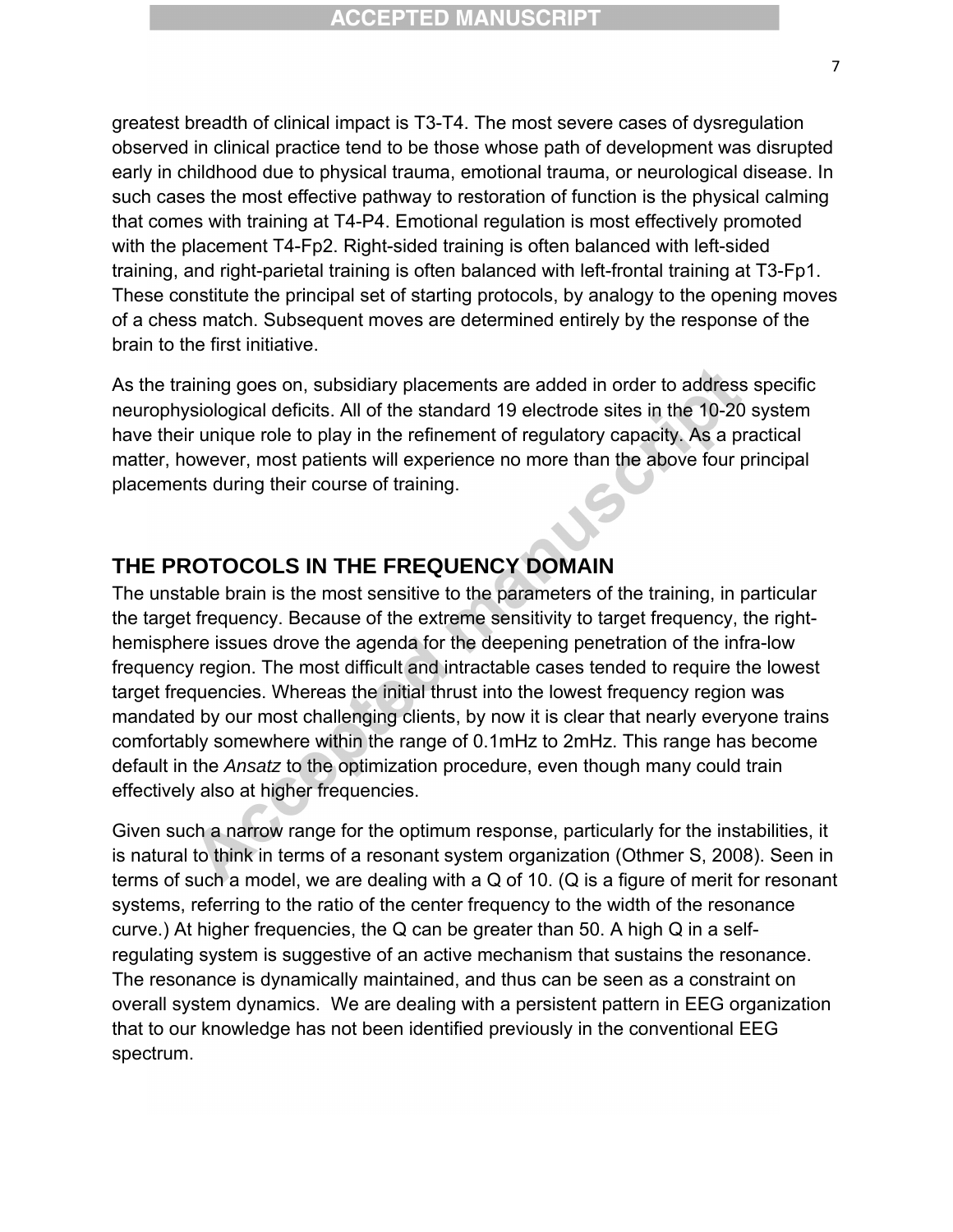At low frequencies, persistent spectral peaks have been observed in the ILF range down to 0.01 Hz. (Damuele et al, 2007). (See Figure 1) Narrow peaks are revealed in the linear plot, whereas the nulls shown in the logarithmic plot testify to a high degree of stability in the recorded spectrum over the data acquisition window of several hundred seconds. If there were any migration of the spectral properties over that interval the nulls would not be so distinct. These low-frequency oscillations are behaviorally relevant, being correlated with intra-individual fluctuations in cognitive performance (Sonuga-Barke EJ & Castellanos, 2007; Helps et al., 2008, Palva et al, 2013). It is quite possible that this peaked structure extends over the entire range of the ILF training, i.e. down to 0.1mHz. One may conjecture that the optimum target frequencies correspond to the peaks within such a distribution. On the basis of a resonant systems interpretation, the response of the system would be favorable at the resonant frequency, but potentially problematic in its vicinity. That conforms to our clinical experience.



Figure 1. Power spectral density in the infra-low frequency region. Shown is the original data to logarithmic scale. The sharp nulls imply that the detected spectral pattern is at least short-term stable. The same data are also shown in a linear plot after correction for the secular 1/f-amplitude trend of SCP amplitudes in this spectral range. Narrowness of the peaks again indicates at least short-term stability of the spectral pattern.

It is in the frequency domain that we encounter our first hard scientific finding: over the entire infra-low frequency region the optimization frequencies for the left hemisphere entire infra-low frequency region the optimization frequencies for the left hemisphere<br>placements are harmonically related to those on the right. They are related by a factor of two (Othmer SF, 2006). This relationship only breaks down in the conventional EEG spectrum, where the difference is given by an arithmetic rather than geometric relationship: the left hemisphere optimizes at two Hz higher than the right. These relationships are illustrated in Figure 2. Collectively, they hold over five orders of magnitude in frequency. The crossover is at 2 Hz for the right hemisphere.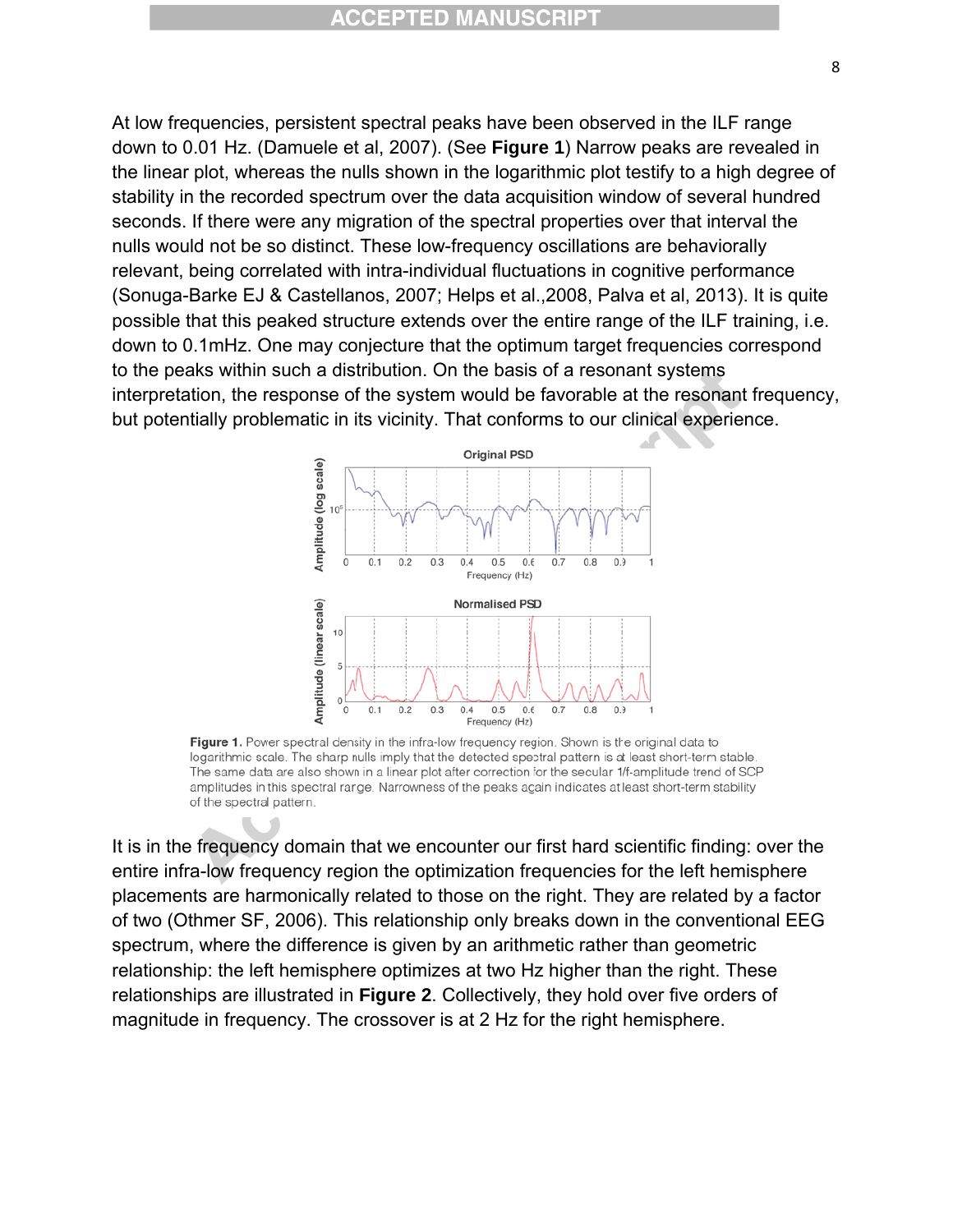

Figure 2. Universal relationship between optimum response frequency for left versus right hemisphere placements. The harmonic relationship applies over the entire infra-low frequency region. Hence the above relationship has been documented over five orders of magnitude of frequency, and for all right and left hemisphere placements that have been used to date.

### **ASSES SSMENT**

Assessment covers a broad range of observables that can capture the quality of system functioning and characterize the nature of the particular dysregulation at issue. Client history is extensively explored, with emphasis on early developmental issues. Brain stability and arousal regulation are probed with a continuous performance test with everyone capable of taking the test. The expectation for successful training is that the CPT measures normalize, or at least improve. The test tracks omission errors, commission errors, reaction time, and variability in a pressured choice reaction time test. Particularly significant for recovery from dysfunction are the discrete errors, omissions and commissions. For concreteness, comprehensive results for all clients omissions and commissions. For concreteness, comprehensive results for all clients<br>who had been in significant deficit, who received infra-low frequency training at the EEG Institute in the 2009-2012 timeframe, and who were retested after twenty sessions, are shown in Figure 3. The QIKtest was used. It is modeled after the TOVA, an industry standard, so the same norms applied (Leark, 2000). Post-training results are shown shown in **Figure 3**. The QIKtest was used. It is modeled after the TOVA, an industry<br>standard, so the same norms applied (Leark, 2000). Post-training results are shown<br>with non-responders excluded. Substantial normalizatio the responders, particularly for commission errors. This category is minimally impacted by organicity (5% non-responders). If a brain is capable of being impulsive, it generally has the capacity to function normally. By contrast, recovery in omission score is more constrained by organicity (26% non-responders at the 20-session juncture).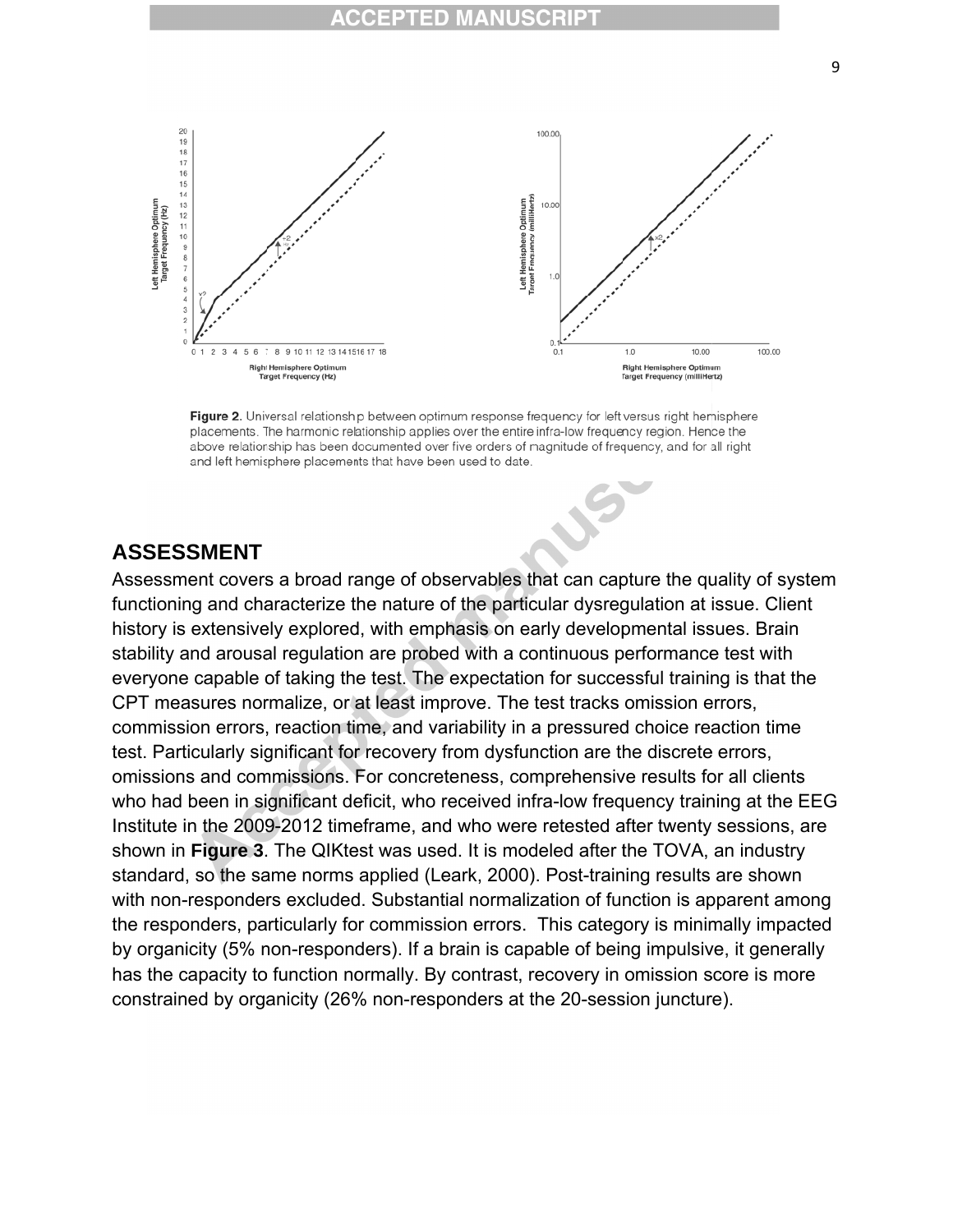### **CCEPTED MA**



Figure 3. Shown are Pre-post QIKtest data on all 350 clients who underwent ILF training at the EEG Institute in the 2009-2012 timeframe for whom 20-session post-training data were available. Non-responders were not included. For the omission errors, non-responders were 26%; for commission errors, 5%; for reaction time, 27%; for variability, 20%.

# **THE T THEORE ETICAL B BASIS O OF INFR RA-LOW FREQU ENCY TRAIN NING**

### **Discrimination of the Slow Cortical Potential**

It has been convenient to describe the brain's engagement with its own EEG in anthropomorphic terms. It is necessary to demonstrate, however, that translation of the simplistic model into a viable neurophysiological model is in prospect. An analogy may be helpful. The driver on a Los Angeles freeway is likely to have turned over the job of steering the car to his brain while his mind is engaged on higher matters. And even if his mind were to turn to thoughts of suicide, the brain would still not be diverted from its obligation to keep the car pointed properly. The brain is operating an independent control loop for which it has assumed responsibility. mind were to turn to thoughts of suicide, the brain would still not be diverted from its<br>obligation to keep the car pointed properly. The brain is operating an independent<br>control loop for which it has assumed responsibili

of the slow cortical potential. All that is required is for the brain to discover its agency with respect to the signal. Then it automatically follows that the brain will exploit that of the slow cortical potential. All that is required is for the brain to discover its agency<br>with respect to the signal. Then it automatically follows that the brain will exploit that<br>signal for its information content and is a process of ongoing prediction in which the brain seeks to bring closure between the predicted and the actual trajectory. The brain will not relax its vigilance with respect to the signal any more than it will do so in the case of steering the car.

On the other hand, we know that the brain's experience of the world is restricted to the mutual interaction of neural networks. The optimization of the path of the car is the result of a continual updating of a correlation of certain neural firing patterns. One of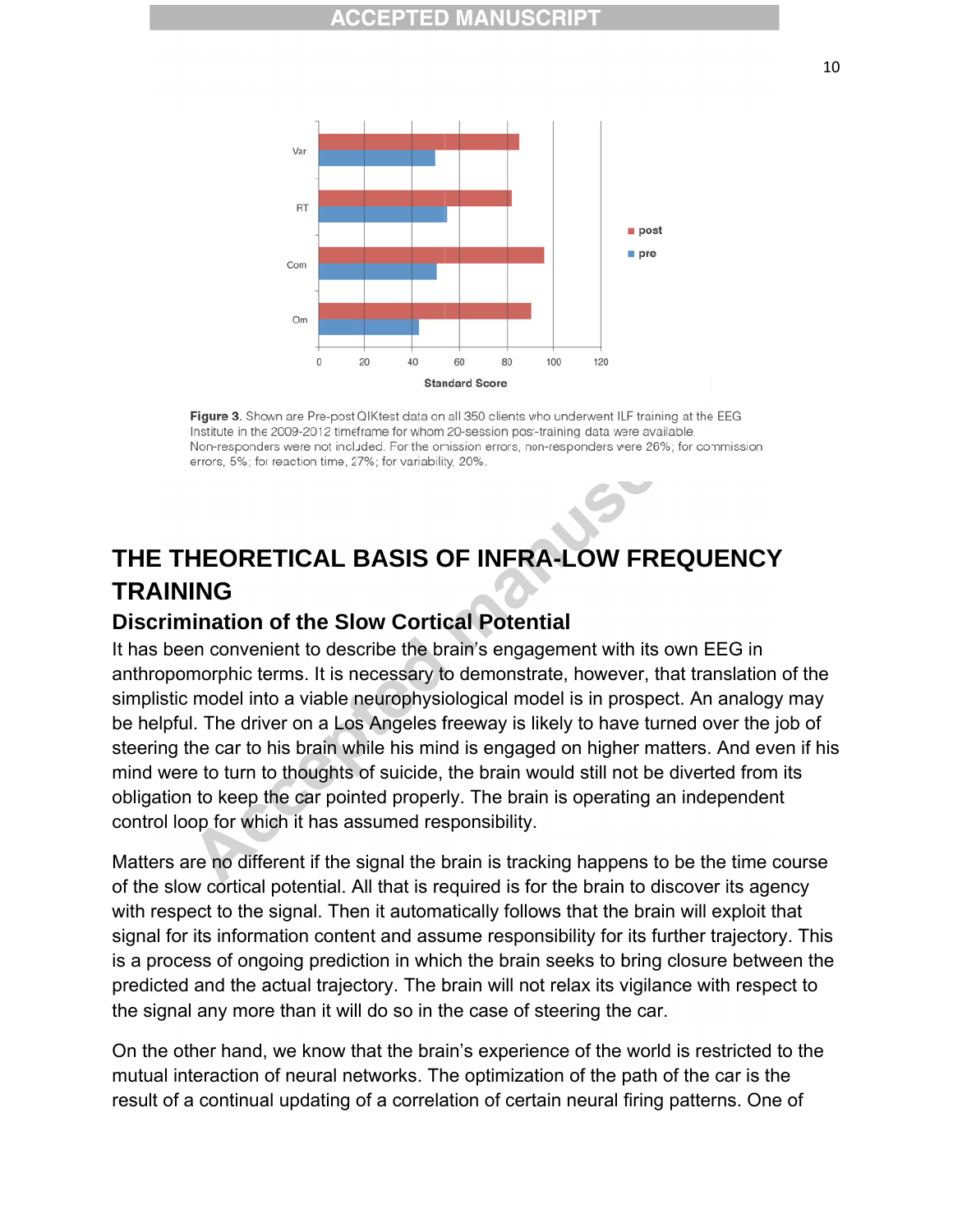these patterns is established through our sensory networks, and the other is a pattern prevailing in our distributed circuitry of motor control. At the present state of knowledge it would be almost impossible for the astute neuroscientist to identify the subtle correlation that the brain is depending on in this instance, and that it appears to manage quite trivially in subroutine.

In the neurofeedback case the sensory systems are processing the signal that represents the time course of the slow cortical potential, and the correlation is with local activation somewhere in cortex. But the effect of the fluctuating electrochemical potential at that location is non-specific, affecting all of the neuronal assemblies active there and modulating their firing rates. The brain, in its role as correlation detector, will find that the correlation between the two signals is not subtle at all. It is in fact a robust signal. And that accounts for the fact that in actual practice the brain seems to come to recognize this signal exceedingly quickly, and it does so even when the signal appears to be relatively featureless, as has to be the case at very low frequency.

Recognition of the signal is not enough to account for what we observe, however. The correlation is sufficiently robust to track the subtle fluctuations in the differential signal, fluctuations so subtle that they are apparent only to the brain that authored the signal in the first place. In fact, such subtle fluctuations are detectable only because of the existence of the correlation. Otherwise they would be ignored, just as they are overlooked by the independent observer. The same thing happens to the brain driving the car. A passenger in the car watching the behavior might well judge that the frequent steering inputs are overkill---the car is doing fine. But the brain in charge is not only processing the visual feedback from the road but also the tactile feedback from the steering wheel. Another multi-modal correlation calculation is driving events. The brain in charge is processing a richer signal stream at a much higher level of complexity than the observer; hence the reaction to subtlety that is not apparent to anyone else in the car.

## **Mechanisms Basis for Electrode Placement**

The operative model of the ILF training is that the primary placements interface with key hubs of our core control networks, in particular the Default Mode that plays such a central role in both our quiescent and engaged states (e.g., Fair et al. 2008). These placements take us as close as we can get to the dynamic management of the level of neural network excitability (local), which ties us in directly to network activation (nonlocal) and central arousal (global). The correlations among the key hubs of the Default Mode Network were characterized by Buckner (2008), as reproduced in **Figure 4**. The magnitude of the correlation in each linkage is indicated by the thickness of the connection. The linkage between the Left Lateral Temporal Cortex (L LTC) and the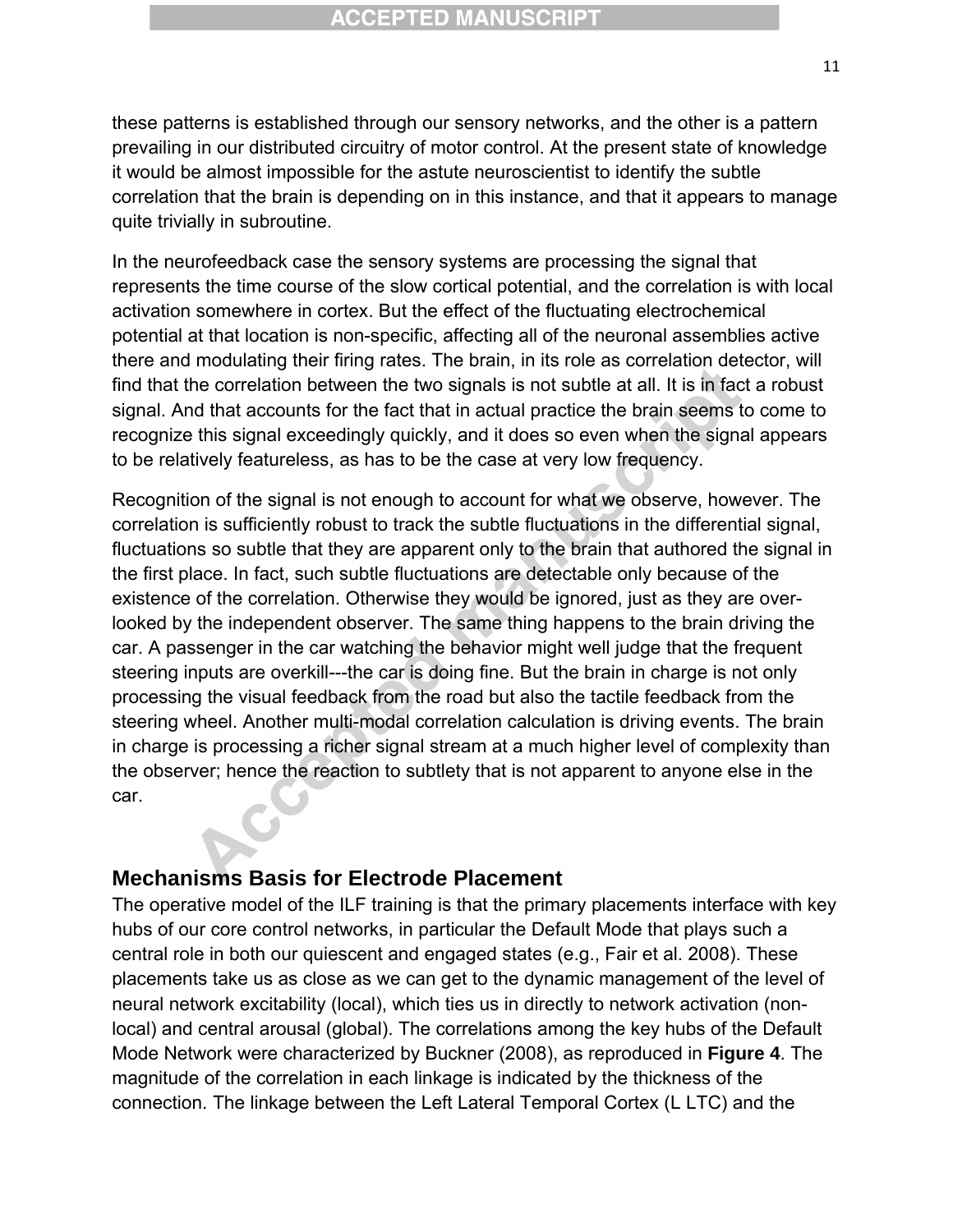Right (R LTC) is prominent. This corresponds to our T3-T4 placement, which is the key to nearly all of our work with brain instabilities. The other major nodes that are readily accessible at the cortical surface are the right and left inferior parietal lobule (R IPL and L IPL). T4-P4 corresponds to the linkage between the right lateral temporal cortex (Brodmann area 21) and the right inferior parietal lobule (Brodmann area 39 and part of 40). This has emerged as the most important single pairing in all of the work with ILF protocols for the most debilitating disorders.



F<br>sand<br>to<br>S sct Figure 4. Principal hub connectivities of the Default Mode Network, according to Buckner. Relative coupling strengths are indicated by the thickness of the connecting lines. Strong coupling exists between the left lateral temporal cortex and the right (L LTC and R LTC), which corresponds to T3-T4. Direct coupling also exists between the R LTC and the Right Inferior Parietal Lobule (R IPL), which corresponds to the second principal starting placement, T4-P4. HF refers to Hippocampal formation; PHC refers to Parahippocampal cortex; PCC refers to Posterior Cingulate Cortex; Rsp refers to Retrosplenial cortex; dMPFC and vMPFC refer to the dorsomedial and ventromedial Pre-Frontal Cortex.

The right lateral temporal cortex is much more intimately connected with the various hubs of the DMN than the left, as shown in the Figure, and this is reflected in the fac that T4 plays a much larger role in the training than T3. T3 and T4 are involved in all lateralized linkages used in training, so it can be said equivalently that right-side training is more crucial for restoring foundational regulatory capacities than left-side training. A bias favoring the right hemisphere in this role also finds support in the work of Menon and Uddin, which posits that the Salience Network (SN) mediates the relationship between the Default Mode and the Central Executive Networks (CEN) (Menon 2010, Uddin et al., 2013). Although the salience network is represented symmetrically in both hemispheres, the right SN plays a preponderant role. Specifically it is the right anterior insula that governs the switching between task-negative and task-positive status of the control networks (Sridharan et al., 2008).

The placement that ranks second only to T4-P4 among right-hemisphere linkages is T4-Fp2, which links to the Central Executive Network pre-frontally and to the temporal region, where it is sensitive to the local activation in which the anterior insula plays such a 'salient' role. Collectively, this line of argument supports the centrality of right-side training in the remediation of the most debilitating of psychopathologies. Up to now a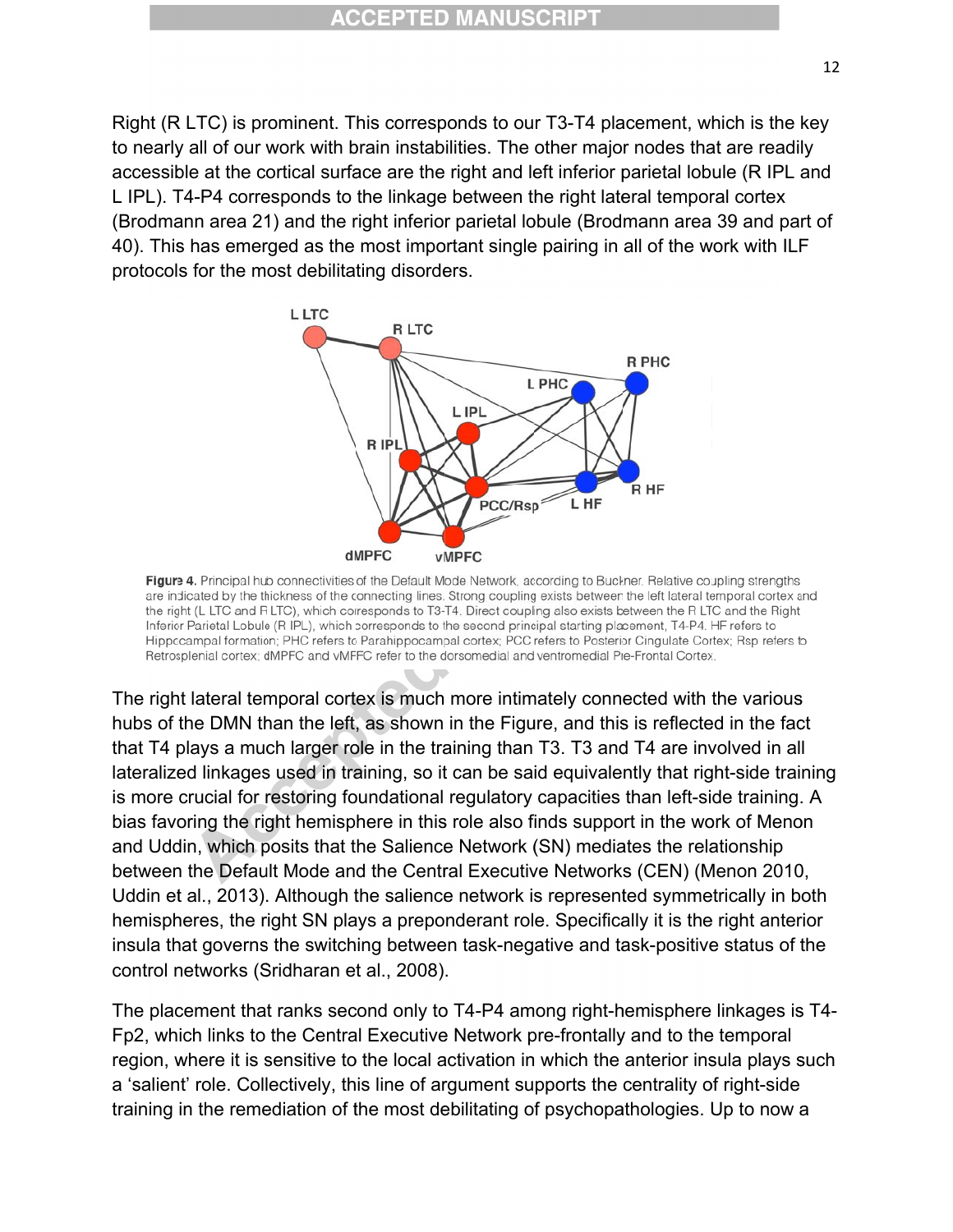distinction has been drawn between the targeting of brain instabilities and of state regulation. In reality, of course, these are intimately coupled as well. The dysregulated brain is less stable. In fact, behavioral variability is a key feature of most psychopathologies (e.g., Lin et al., 2013). Whereas brain instability is the first priority in training, state regulation may have to be pursued as the means to get there. When physical calming is the first priority in pursuit of brain stability, this can be seen as yet another argument in favor of the proposition that the core issue in endogenous neuromodulation is the quality of functioning of the Default Mode. It is apparently most productive to challenge this organization in its most persistent states. Supportive of this proposition is a systematic review of DMN dysregulation in mental disorders (Broyd et al., 2009).

# **THE HISTORICAL DEVELOPMENT OF INFRA-LOW FREQUENCY TRAINING**

# **Feedback on spectral properties of the EEG**

The roots of frequency-based neurofeedback go back to animal research performed in the 1960's. In the course of sleep research on cats a bursting rhythm was identified in sensorimotor cortex while the cats were motorically idle (Roth et al., 1967). Termed the sensorimotor rhythm (SMR), the spindle-bursts occurred at the same frequency as the sleep spindle, and thus were identified with it. Operant conditioning to promote the appearance of SMR-bursts altered both the waking and sleep behavior of the cats. (Sterman et al., 1970; Wywricka & Sterman, 1968. When the same cohort of experimental animals was later subjected to a toxic challenge to induce seizures, the SMR-trained cats showed much greater latency to seizure onset. Research with monkeys followed (Sterman et al. 1978; Wyler, 1977a; 1977b), leading to initial human trials (Sterman, 1973; Sterman & Friar, 1972). The method was formally researched for a number of years, but NIH-funding dried up by 1985. A review of the research history was conducted by M. Barry Sterman (2000), and covered 24 studies, 13 of which had competent controls, and collectively included 243 participants. Overall some 82% of subjects showed at least 30% improvement in seizure incidence, with an average improvement of 50%. All subjects had been medically refractory patients in stable condition. More recently a meta-analysis has brought matters up to date, coming to the conclusion that efficacy of SMR-training in seizure management has adequate scientific support (Tan et al., 2009).

The identical method was applied successfully to the problem of hyperkinesis, now attention hyperactivity disorder (ADHD). (Lubar & Lubar, 1984; Shouse & Lubar, 1976). This likewise led to a number of research studies over the years. A recent meta-analysis determined that efficacy of the training procedure in this application had been demonstrated (Arns et al., 2009).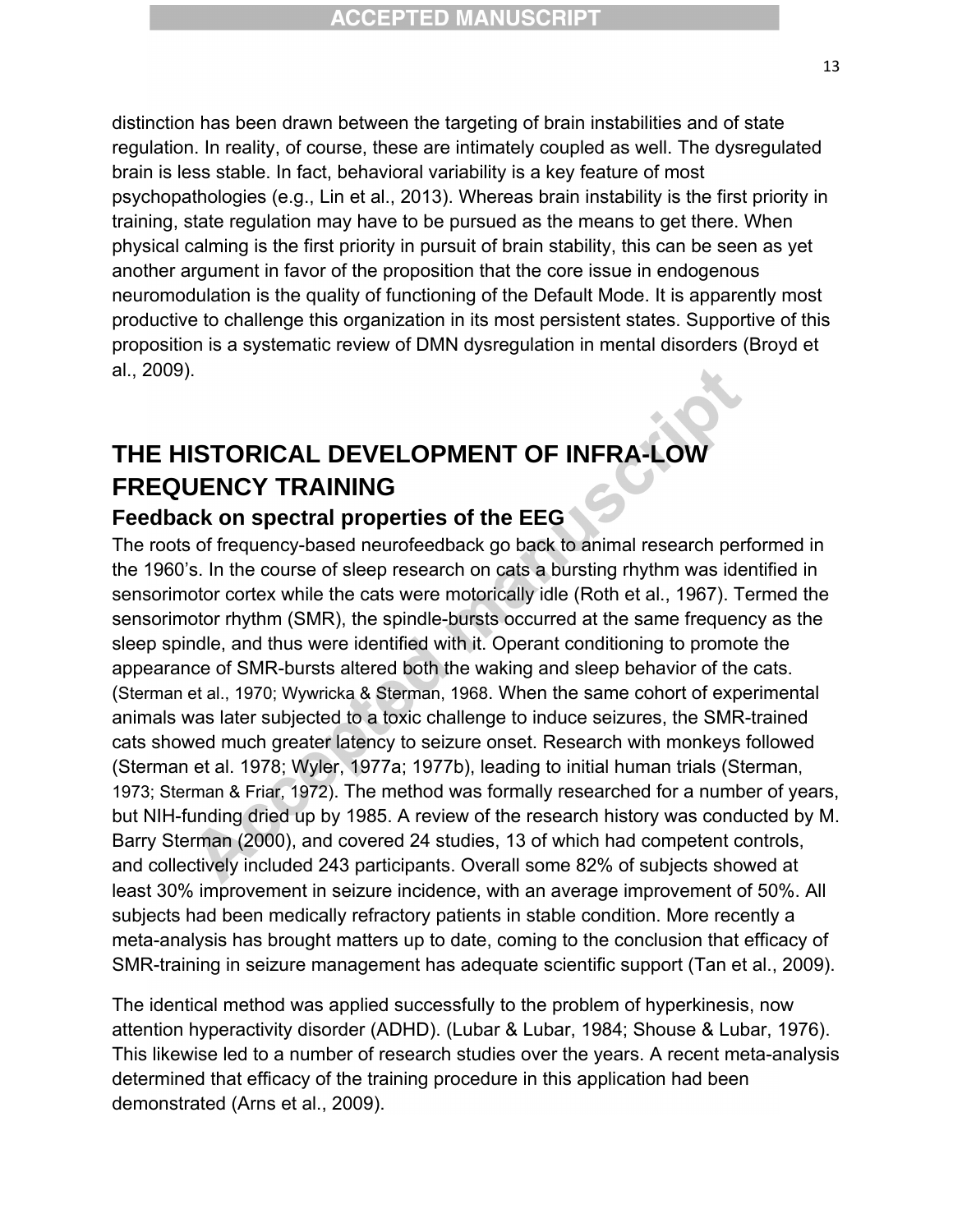An offshoot of the focus on seizure control was a clinical thrust to remediate residual symptoms of minor traumatic brain injury (mTBI) and stroke. Since the symptoms of mTBI relate to various regulatory subsystems, this work gave rise to the supposition that neurofeedback could be effective with those same symptoms in other contexts. Training in the SMR-band and in the beta1 band (15-18Hz) came to be used to address a broad variety of what could be labeled as disorders of cerebral dysregulation: the anxietydepression spectrum, pain syndromes, and sleep disorders (Hauri et al., 1982; Sime, 2004). This thrust was given impetus in the early nineties with the availability of competent computerized instrumentation.

# **Feedback on the Slow Cortical Potential**

Feedback on the slow cortical potential has a long and well-established research history in Europe (Strehl et al., 2005; Kotchoubey et al., 2001). The challenge presented to the trainee was to alter the ambient SCP by some 4 microvolts in the target direction, either up or down, within a time window of 8 seconds. Even if the baseline voltage was dominated by non-neuronal factors, the change in the signal certainly implicated neuronal mechanisms. Over time, the ability to control the SCP could be acquired by a large majority of trainees, and this capacity had behavioral consequences. Training was always done at Cz, where the contingent negative variation (CNV) was known to be maximized (Birbaumer, 2006).

Application areas of SCP training overlapped largely with work in the United States using frequency-based feedback: primary application was to ADHD and seizure management (Strehl et al., 2006a; 2006b), but research also extended to cover migraines (Siniatchkin et al., 2000) and even schizophrenia (Gruzelier, 2000; Gruzelier et al., 1999; Schneider, et al., 1992). In fact, Gruzelier was the first to report feedback on the SCP using inter-hemispheric placements (Gruzelier et al, 1999). Clinical claims for SCP training met a critical reception in Europe just as SMR/beta neurofeedback had in the US. More recently, research has been conducted comparing the two approaches in application to ADHD. The methods were found to be broadly equivalent (Gevensleben, 2009).

# **The Emergence of Infra-Low Frequency Training**

The foundations for the emergence of infra-low frequency training were laid entirely within the realm of traditional frequency-based neurofeedback. By virtue of their sensitivity to reward frequency, brain instabilities became the driver toward precision in the reward frequency, while the right-hemisphere issues became the impetus toward ever lower reward frequencies. The initial migration below the standard SMR and beta1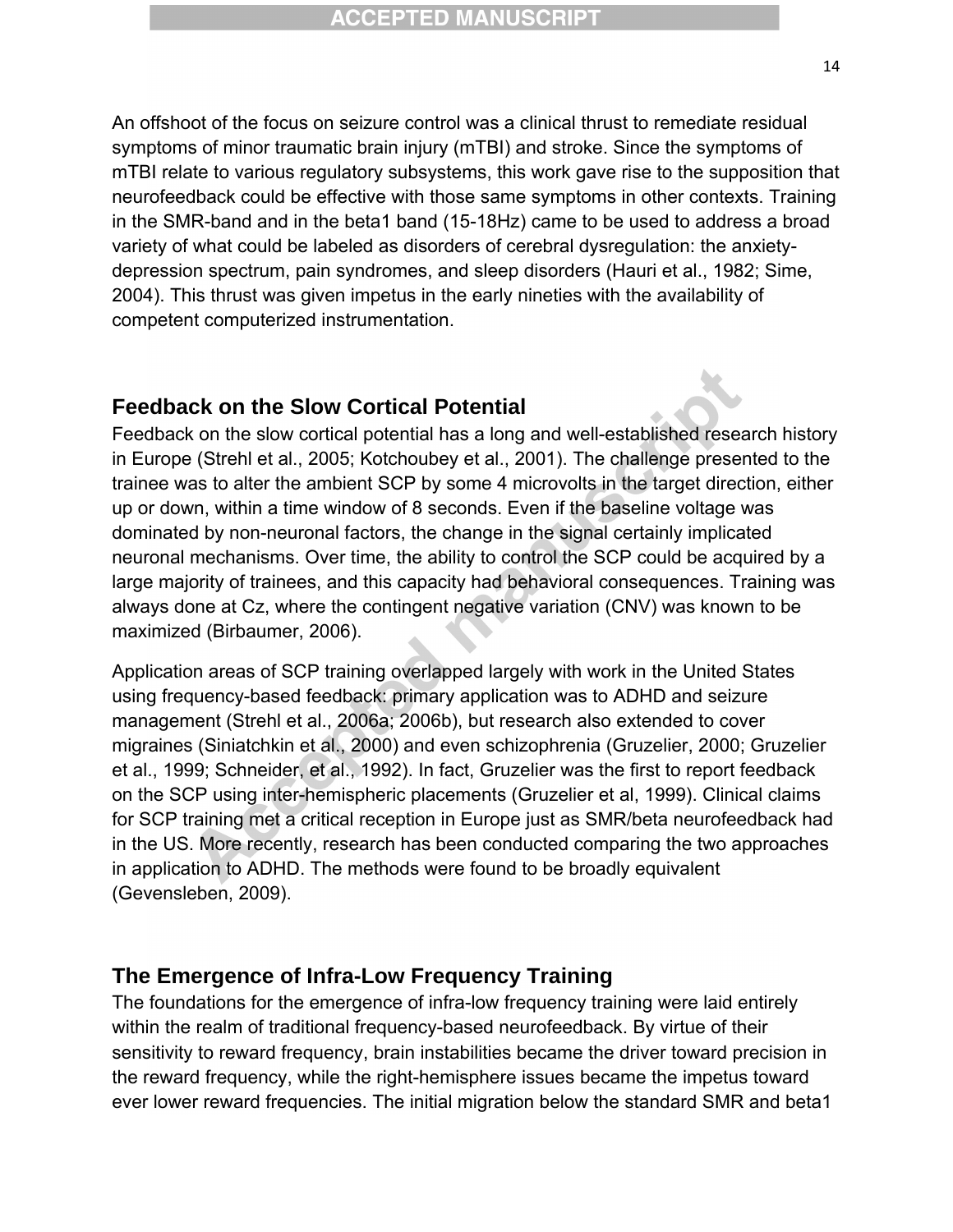frequency took place in 1999 with the adoption of inter-hemispheric placement for the instabilities. Progressively lower frequencies were clinically explored over the next ten years. The initial exploration of the ILF regime took place in 2006. Below 1 Hz, standard threshold-based amplitude training became impractical, and waveform-following was adopted, along with the abandonment of thresholding. The range was extended to 0.01 Hz in 2008, to 1mHz late in 2008, and to 0.1mHz in 2010 (Othmer et al., 2011).

In each case, the clinical reach was extended to cases that had previously been intractable. Qualitatively, however, there was complete continuity with the prior methods. The primary placements had already been identified in the higher-frequency region, and remained the same. The clinical strategies merely underwent tactical refinements. The ILF capability opened the door to the remediation of deficits related to early childhood emotional and physical trauma, which shifted the emphasis to a strategy of calming the nervous system as a first priority from a prior emphasis on brain<br>instabilities.<br>**Representative Clinies:** instabilities.

# **Representative Clinical Results**

### *Disorders of sleep regulation*

Since the quality of sleep is a good index to the quality of arousal regulation, it is an appropriate starting point for a discussion of clinical effects (e.g., Scher et al., 2010). Remediation of insomnia was originally reported for SMR-training for cases involving an anxiety condition (Hauri, 1982). ILF training has been found to be more generally helpful with ordinary insomnia---delayed sleep onset, frequent waking, failure to return to sleep after early wakening, etc. The impacts are often felt after a single session. Given the high responsiveness of the dysregulated brain, training-induced changes in sleep quality are sensitive indicators for optimizing the training parameters. The quality of sleep is also a good indicator of whether training objectives have been achieved.

Nightmares are very responsive to the training, and can consequently also serve to guide the training. If nightmares persist, one may assume that the training has not been optimized. Bed-wetting commonly subsides quickly in children, or else is nonresponsive. Night terrors and sleep-walking in childhood respond readily. Restless leg syndrome is responsive. We observe only occasional remediation of sleep apnea, and only occasional improvement in narcolepsy. Circadian rhythm disorders can now be helped, whereas we were previously unsuccessful in such cases with conventional frequency-based neurofeedback.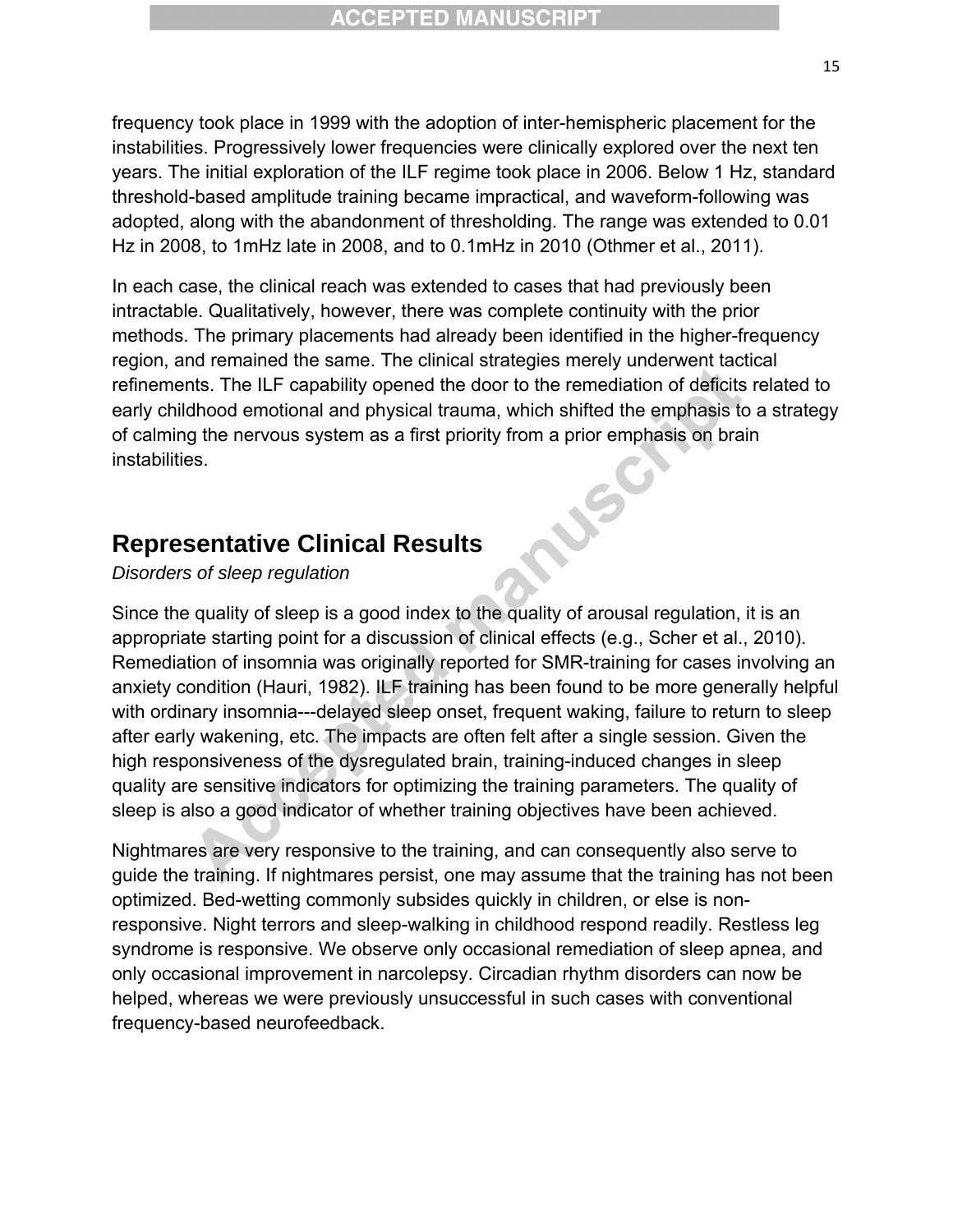### *Brain Instabilities*

Brain stability is the most critical issue in the systems perspective, and neurofeedback can be very helpful in this regard. Sudden descents into dysfunction are collectively labeled brain instabilities. This category encompasses seizures, migraines, panic attacks, asthma attacks, vertigo, and even bipolar excursions on any timescale. For all of these conditions inter-hemispheric placement is called for. What is being trained is the quality of functioning of the particularly brain, specifically the coordination between the hemispheres of the resting state networks. The reduction in risk of an episode testifies to the success in that effort.

The greatest experience base has been accumulated with migraines, and this is also where outcomes are the most predictable. Superb outcomes have recently been reported using conventional frequency-based neurofeedback (Walker, 2011). 71 migraineurs being managed with medication were offered complementary neurofeedback. Of the 46 who pursued the training, 90% reduced their migraine incidence by more than 50%, versus 9% for those who stayed on the medication-only track. Fully half saw their migraine incidence reduced to zero, versus none in the medication-only group. 68% of the latter saw no improvement in incidence at all. The follow-up period was one year. It is our clinical impression that ILF feedback yields comparable outcomes in general, but holds advantages when migraines are part of a more severe pattern of dysfunction.

The majority of migraineurs may expect to become substantially migraine-free. Some care may have to be taken with lifestyle factors and known triggers. Significantly, hormonally-mediated migraines tend to respond to the training as well. If someone enters the aura phase of the migraine, it can usually be aborted quickly with the training. If a trainee comes to the session with a migraine and is able to train, it is likely that the normal trajectory of the migraine will be interrupted, and set on a path to resolution. Even before the training has been fully consolidated, a client may report that a migraine prodrome self-aborted between sessions. The same has been seen with panic attacks.

With asthma much of the clinical experience is in connection with children training for ADHD. Parents routinely report that their children show less resort to medication. With regard to seizure susceptibility, clinical experience indicates that ILF feedback impacts incidence to a clinically significant degree in the majority of cases of medically refractory pediatric epilepsy (Legarda, 2011). Re-titration of AEDs is usually indicated. The need for polypharmacy may be reduced.

*Deficits in State Regulation*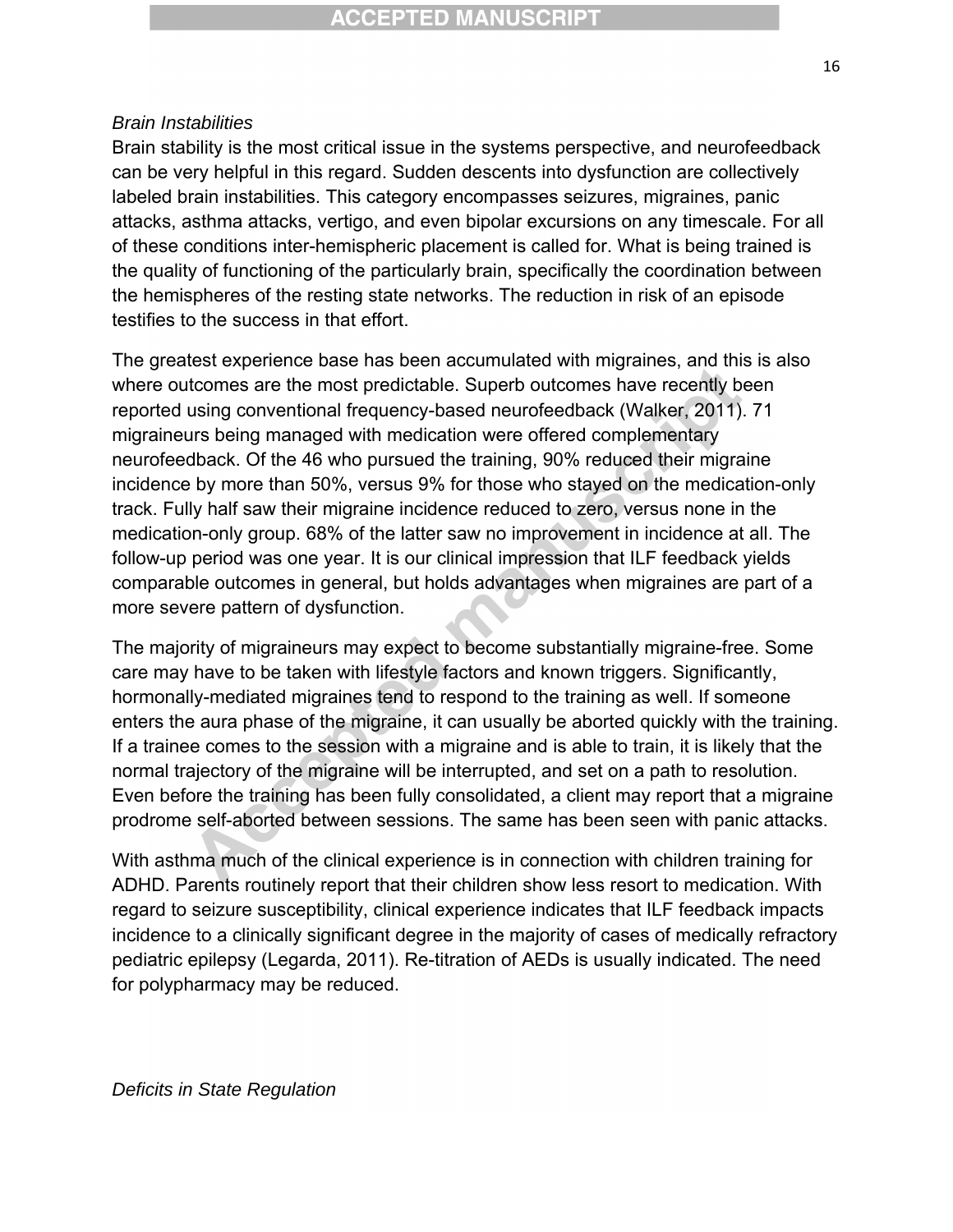Steady-state deficits in state regulation are discussed separately from the instabilities. The issue here is the failure to maintain set points of subsystem activation appropriate to the situational demand, which we observe for individuals complaining of anxiety, depression, or attention problems. These conditions are responsive to ILF training, and normalization of function is in prospect for the large majority of the affected population when the training is imbedded within a comprehensive treatment program. Neurofeedback complements both pharmacotherapy and/or psychotherapy in these applications. However, as is apparent, without neurofeedback such treatments often fall short for a significant number of these individuals.

### *Drug Dependence*

Efficacy of traditional frequency-based neurofeedback in application to alcoholism and other drugs has been established in several controlled studies. In all such cases, the training was imbedded within a conventional treatment program. (Peniston, 1990; Scott, 2005) It was only occasionally observed, however, that the training eliminated craving.

The complementarity of ILF feedback and psychoactive medication therapy is particularly apparent in application to drug dependency. With ILF training we encounter cases of clients giving up smoking without ever having intended to. The craving for the drug of dependency simply subsides. The same is seen with alcohol. And when it comes to medical marijuana, it is quite common for clients to give it up completely as training objectives are met. ILF feedback can also be helpful in eliminating dependence on anxiolytics, pain and sleep medications.

### *Disorders of Dysregulation*

Some disorders are characterized by such system-wide impacts that they practically define the category of Disorders of Dysregulation. Although various degrees of organicity may prevail in each case, the defining characteristic is disorder in the functional realm. These conditions are not substantially helped by either pharmacological interventions or psychotherapeutic techniques, yet they may yield readily to ILF training. Examples are Post-Traumatic Stress Disorder, minor Traumatic Brain Injury, the autistic spectrum, developmental trauma, and the severe eating disorders (e.g., Moritz et al., 2001; Koen & Stein, 2011; Ganz et al., 2010).

When it comes to minor traumatic brain injury, medical practice has largely relied upon endogenous mechanisms of recovery that may take as much as eighteen months to plateau. Neurofeedback training can place the patient on the path to substantial recovery of function. Systematic success of feedback-guided rehabilitation demonstrates that the factors impeding recovery lie largely in the functional domain and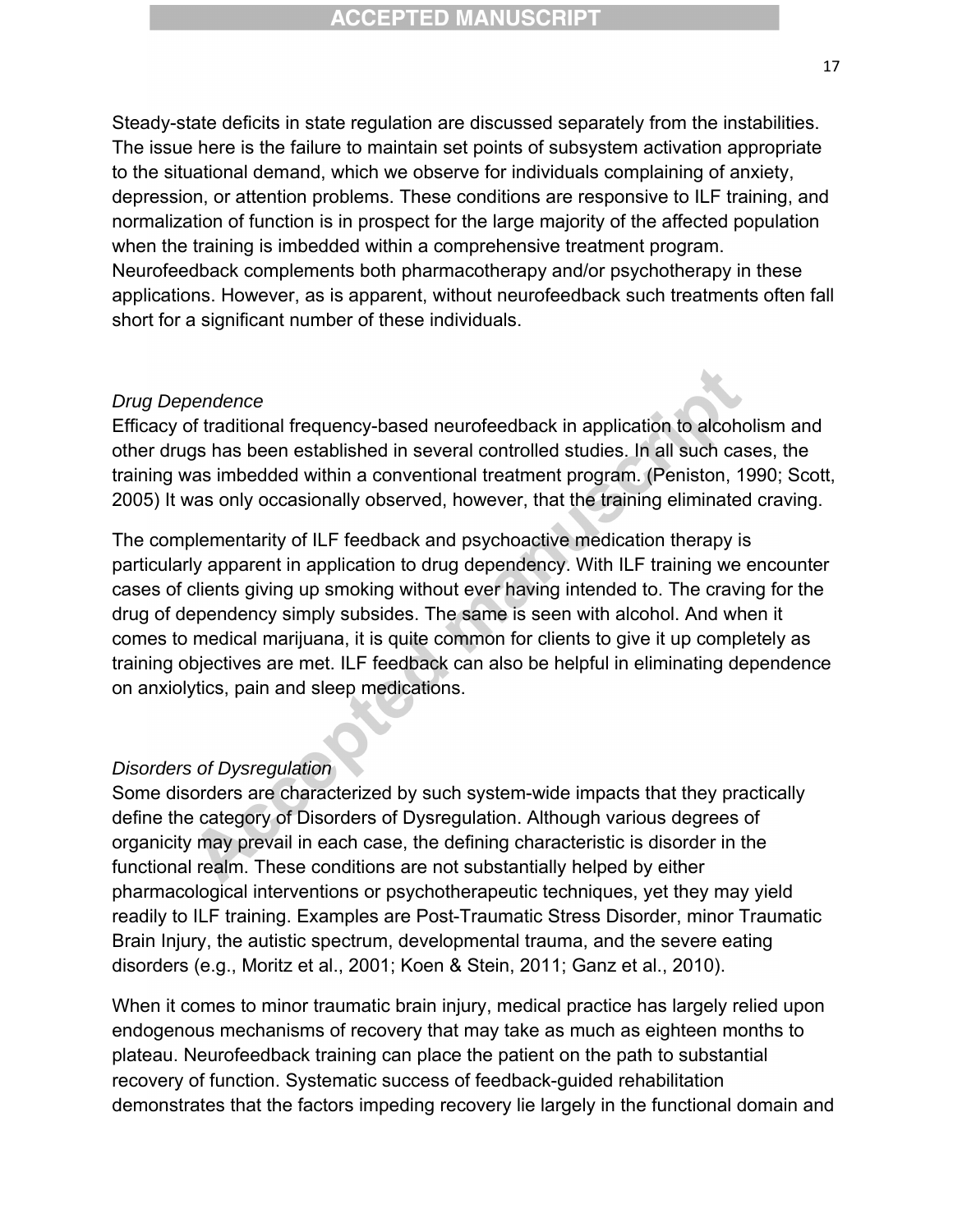are accessible to remediation (Thornton, 2005). ILF training can likewise be used to accelerate and augment the recovery process in the general case. Training for functional recovery is typically begun after the acute symptoms of TBI (edema, etc.) have subsided. During the initial post-trauma phase, ILF feedback would be directed mainly toward symptom relief of headaches, nausea, blurry vision, etc., provided that the training is well-tolerated.

The above arguments extend also to stroke and the sequelae of brain surgery. Many of the symptoms of stroke are those of global system dysregulation, which can be remediated effectively with neurofeedback in general, and with ILF training in particular, quite independently of progress made with the specific losses attributed to the stroke.

The arguments also extend to the dementias, where worthwhile improvement in system function may be achievable. ILF training can also compensate for misdiagnoses of dementia through rather complete recovery of function. Similarly, the quality of system functioning can be broadly enhanced in the steady state after brain infections such as encephalitis.

The autism spectrum clearly manifests a mixture of organically-based and functionallybased deficits. Conventional neurofeedback has already been helpful here (Pineda, 2008), but ILF training offers distinct advantages in this application. Bringing the child's nervous system to calmer states is a pre-condition to effective training of affect and arousal regulation, and with ILF training one can observe this process in real time. Because of organicity, ILF training for this population is opportunistic in character. It is the training itself that reveals how important a role it should play in the child's therapeutic hierarchy. For a substantial minority of autistic children, the ILF training is life-altering, potentially involving the initiation of language and of emotional engagement with family members. For the majority of autistic children who are at elevated risk of seizure, ILF feedback can be helpful. Nearly all autistic children will likely experience worthwhile increments in functionality with the ILF training. For example, it is quite commonly the answer to constipation, a persistent problem for many autistic children.

Developmental trauma refers to the disruption of the normal developmental trajectory early in life due to persistent emotional duress. Under these conditions, there is a greater likelihood that adverse patterns of functional organization are consolidated. These are later particularly resistant to remediation (Najjar et al., 2008; Pearlman & Courtois, 2005). Affected individuals reveal themselves as treatment-resistant in a variety of health practices, as they migrate from one to another. Affected individuals lack resilience, likely leading to further dysregulation with the cumulative effect of additional minor brain insults. Somatic health status is adversely impacted as well. These people are unfortunately often categorized as somatizers. Somatization should be seen as the natural end stage of progressive, pervasive dysregulation (Arciniegas et al., 2005). The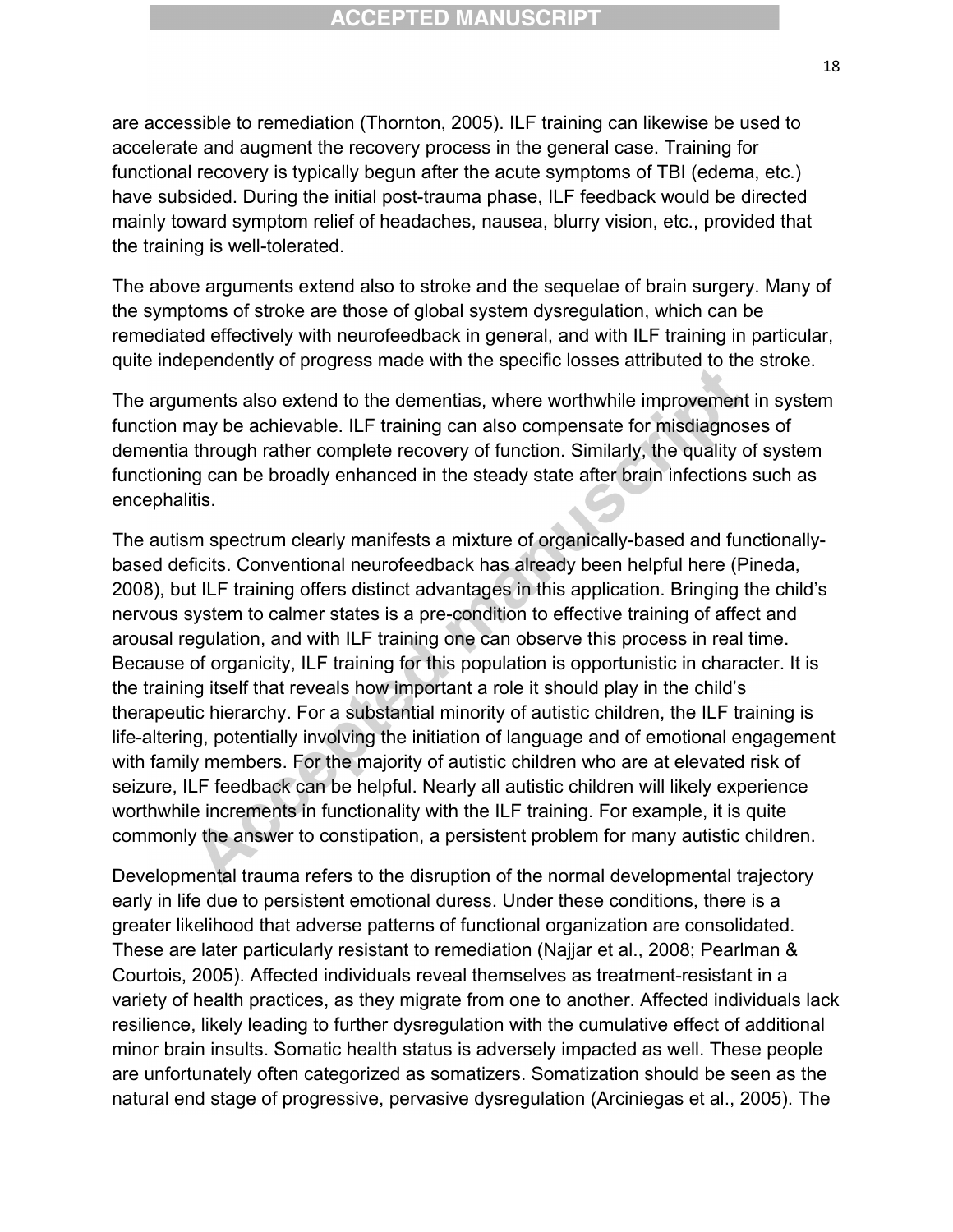term is a vestige of our dualistic tradition (Babić et al., 2013).

### *Post-Traumatic Stress Disorder (PTSD)*

PTSD is first and foremost a Disorder of Dysregulation (e.g., Weems & Carrión, 2009; Fairholme et al., 2013). It may have had a purely psychological origin, and it does indeed have psychological consequences. But it is not adequately described as a psychological condition, and it is by and large refractory to psychotherapeutic remedies (although these do have a legitimate role to play in the trajectory to comprehensive recovery) (Hamner et al., 2004; Nelson & Esty, 2012). The priority in the remediation of PTSD must be the pervasive physiological dysregulation that characterizes the condition. ILF training can effect recovery admirably, and often quite quickly. Initial success in treating combat-related PTSD has, already been demonstrated previously with Alpha-Theta training (Peniston&Kulkosky, 1992). In our experience recovery is more comprehensive with the ILF training.

It is for PTSD that we have the largest number of relevant case histories to draw upon for a single diagnostic category, including veterans of recent wars and even going back to the Vietnam era. Several thousand veterans have benefitted from infra-low frequency training to date. With this training, a quarter of veterans see their PTSD symptoms subside to clinical insignificance within 12 training sessions (median; range to 20). Half have their symptoms largely abated by 30 sessions (median; range of 20-40). The remaining cases require 40 or more sessions, with about 5% being treatment-resistant.

The identified symptoms of dysregulation have been systematically tracked for many individuals undergoing ILF training for PTSD. Some 65 symptom categories were commonly represented in this population. The category showing the greatest responsiveness to training was migraine, with 90% reporting substantial remediation (n>100). The least impacted category was tinnitus, with 50% indicating substantial relief (n>50). All other symptom categories fell within this range, although for some symptoms where our numbers were small, recovery was observed in all cases. These categories included suicidality, hypertension, chronic constipation, asthma, motion sickness, stomach pain, and joint pain.

Significantly, in 80% of cases in which depression had been rated above 6 out of a range of 0-10, depression scores were cut in half within less than eight sessions (n>100). Almost identical results were obtained for anxiety (n>100). 80% of cases of panic attacks responded, and flashbacks of trauma subsided in 75% (n>100).

## **An Appraisal and a Projection**

Understanding and treating the brain in the perspective of its functioning as a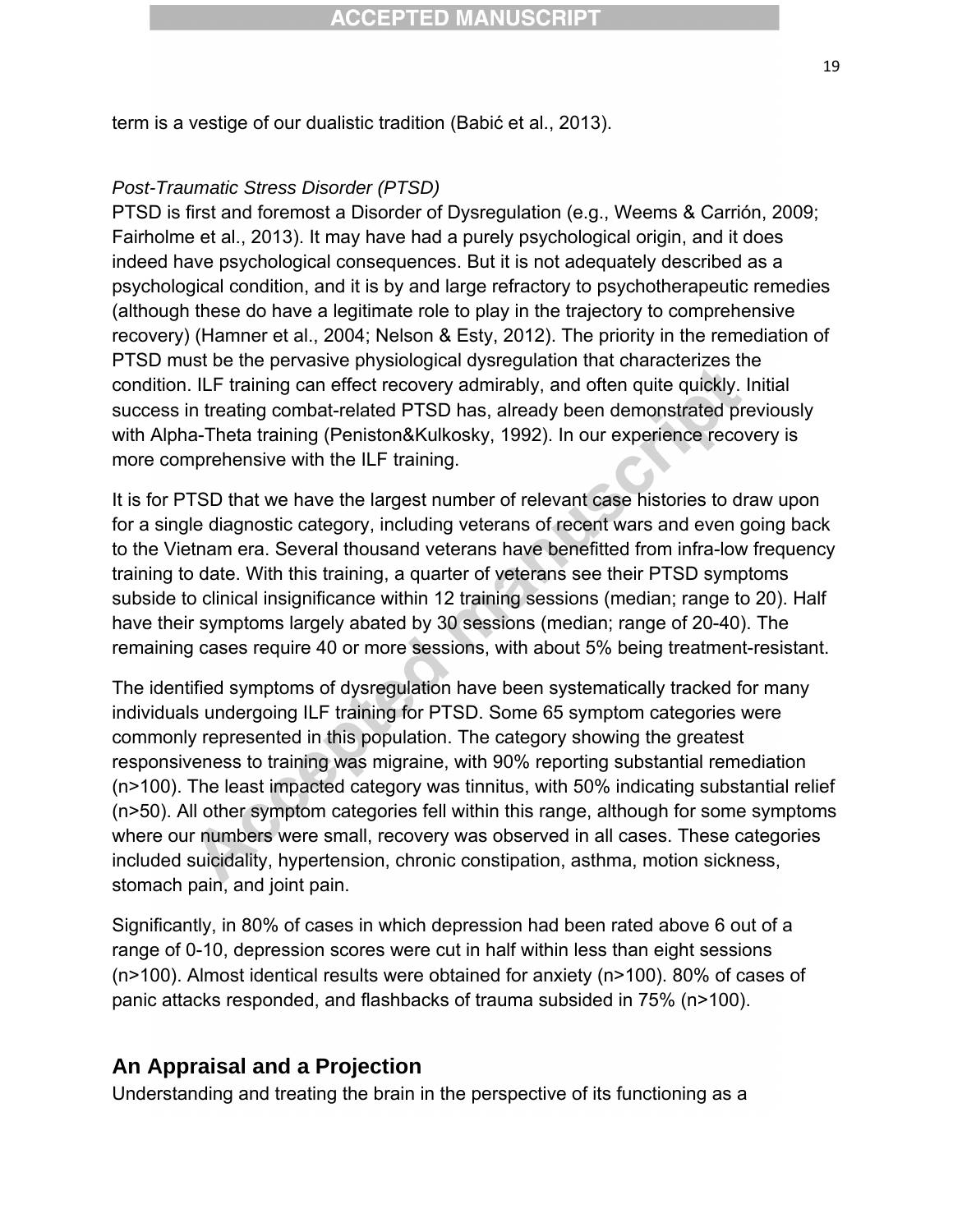dynamically regulated, hierarchical control system has turned out to be highly fruitful, and portends significant implications for clinical neurology and psychiatry, and for all the neurosciences. Stimulating and promoting endogenous mechanisms of recovery allows for a level of subtlety, refinement, and comprehensiveness in clinical practice that is not available with existing exogenous therapies.

The potential is particularly great in pediatric applications, where there is a reluctance to diagnose and to medicate prematurely (e.g., Cosgrove et al., 2013). The observation of a first seizure in a young child should lead to the supposition that the nervous system is marginally stable, which calls for bringing neurofeedback to bear. Taking this argument further, the observation of any sustained indication of a self-regulatory deficit on the part of a child should result in a trial of neurofeedback before other therapies are invoked. Persistent headache is the most obvious symptom of a brain in a state of dysregulation, and it calls for neurofeedback in preference to symptomatic relief. The same holds for sleep issues, and generally for pervasive, idiopathic distress in an infant. Successful training has been initiated as early as three weeks.

The symptoms of autism often reveal themselves quite early in childhood. A formal diagnosis is not needed in order to make neurofeedback advisable in such cases. One would clearly like to intervene as early as possible in order to redirect the developmental trajectory. The same arguments serve for children who suffer from developmental trauma, or who have been exposed early in life to abuse or neglect. Voluminous research now definitively ties later mental and somatic health outcomes to the quality of early childhood emotional experience (e.g., Rafferty et al., 2011; Black et al., 1994). The implication is that unremediated problems of dysregulation tend to progress toward becoming ever more obtrusive and intractable, eventuating in disturbances of somatic functioning. The latent effects of early trauma now appear accessible to us through ILF neurofeedback.

With a focus on the quality of self-regulation, the salience of a specific diagnosis is diminished. The training is entirely oriented toward the enhancement of functional competence. Dysfunction subsides as a consequence of the improved quality of regulation, and symptom severity serves as an index to the success of the procedure. Although every child can potentially benefit from this kind of brain exercise, it must first be a priority for those children suffering from brain-based medical afflictions. With the maturation of ILF training through clinical practice, an important new therapeutic method is being added to the medical arsenal.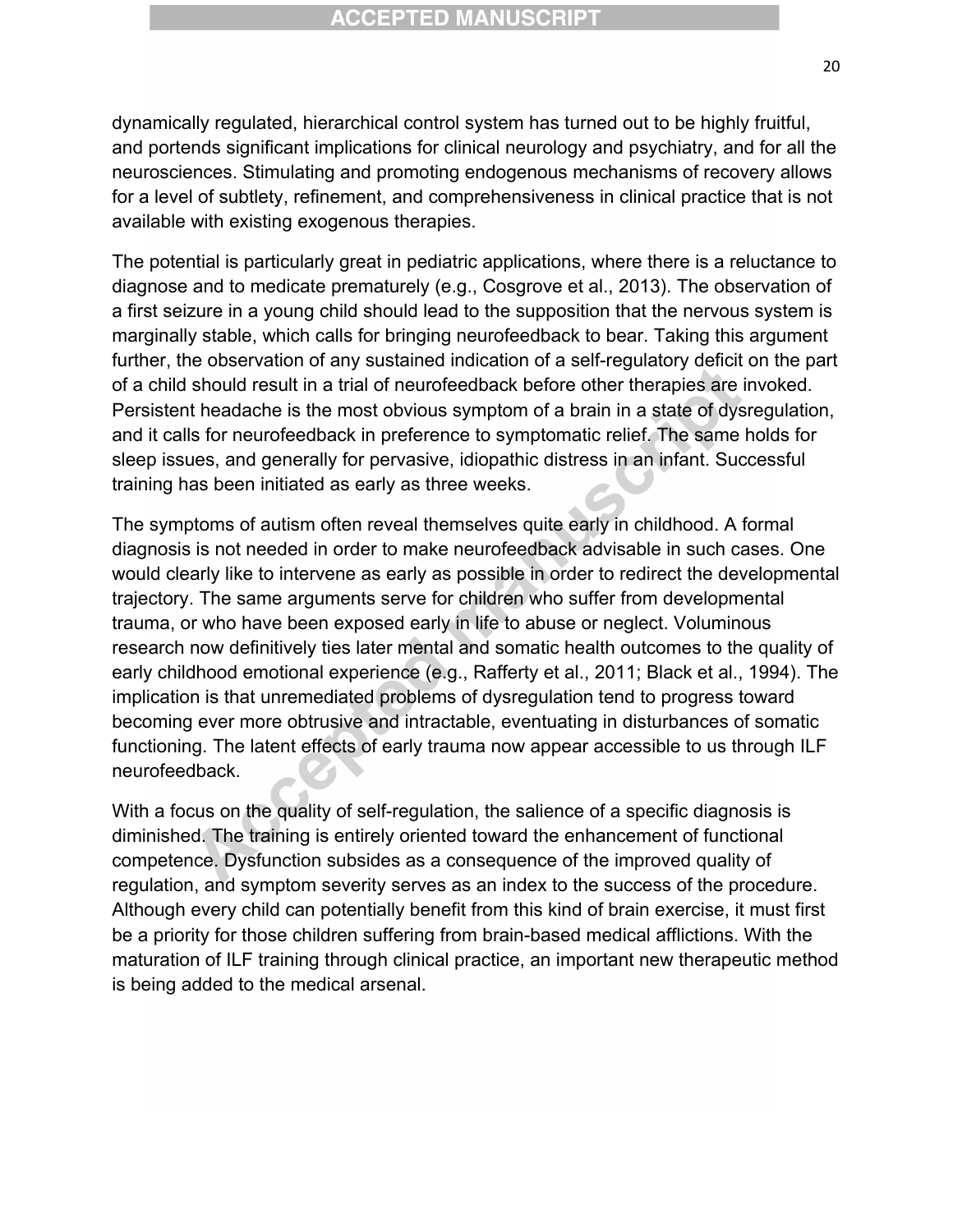### **References**

Acunzo DJ, Mackenzie G, van Rossum MC (2012). Systematic biases in early ERP and ERF components as a result of high-pass filtering. J Neurosci Methods. 209, 212-8

American Clinical Neurophysiology Society (2006). A Proposal for Standard Montages to Be Used in Clinical EEG. ACNS . Milwaukee, WI

Arciniegas DB, Anderson CA, Topkoff J, McAllister TW (2005). Mild traumatic brain injury: a neuropsychiatric approach to diagnosis, evaluation, and treatment. Neuropsychiatr Dis Treat. 1, 311-27

Arns M, de Ridder S, Strehl U, Breteler M, Coenen A (2009). Efficacy of neurofeedback treatment in ADHD: the effects on inattention, impulsivity and hyperactivity: a metaanalysis. Clin EEG Neurosci., 40,180-9.

Arnsten AFT, Paspalas CD, Gamo NJ, Yand Y, Wang M (2010). Dynamic Network Connectivity: A New Form of Neuroplasticity. Trens Cogn Sci, 14(8): 365-375

Babić R, Maslov B, Babić D, Vasilj I (2013). The prevalence of metabolic syndrome in patient with posttraumatic stress disorder. Psychiatria Danubina, 25,Suppl 1:45-50.

Beggs JM, Plenz D (2003) Neuronal avalanches in neocortical circuits. J Neurosci 23(35):11167–11177

Benson H (1975). The Relaxation Response. HarperCollins: New York.

Birbaumer N (2006). Breaking the silence: brain-computer interfaces (BCI) for communication and motor control. Psychophysiology, 43, 517-32.

Black MM, Nair P, Kight C, Wachtel R, Roby P, Schuler M (1994). Parenting and early development among children of drug-abusing women: effects of home intervention. Pediatrics, 94, 440-8.

Bridwell DA, Wu L, Eichele T, Calhoun VD (2013). The spatiospectral characterization of brain networks: fusing concurrent EEG spectra and fMRI maps. Neuroimage, 69, 101-11.

Broyd SJ, Demanuele C, Debener S, Helps SK, James CJ, Sonuga-Barke EJ (2009). Default-mode brain dysfunction in mental disorders: a systematic review. Neurosci Biobehav Rev. 33, 279-96.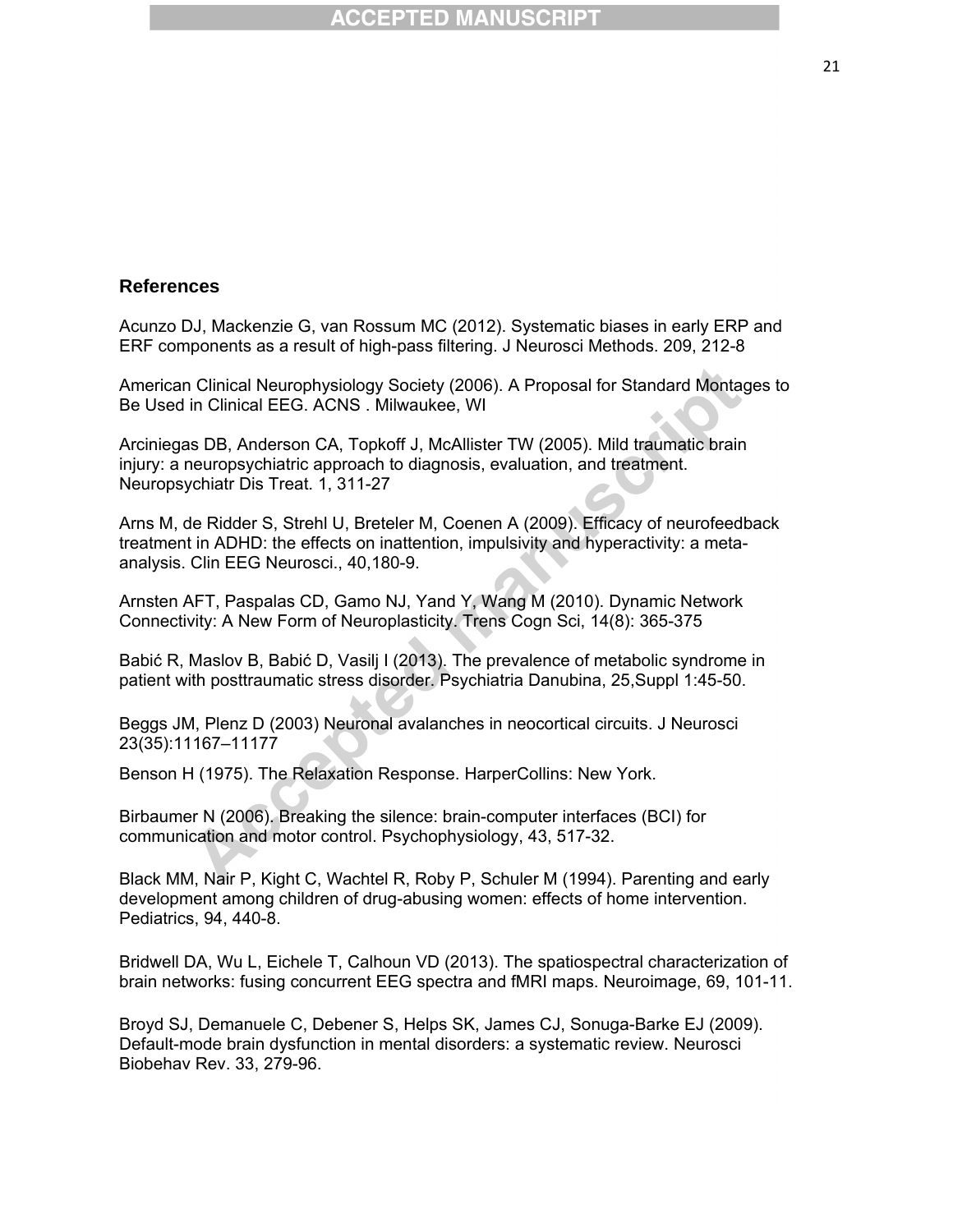Buckner RL, Andrews-Hanna JR, Schacter DL (2008). The brain's default network: anatomy, function, and relevance to disease. Ann N Y Acad Sci. 1124, 1-38.

Castellanos FX, Cortese S, Proal E (2013). Connectivity. Curr Top Behav Neurosci. Aug 14.

Chapin H, Bagarinao E, Mackey S. (2012). Real-time fMRI applied to pain management. Neurosci Lett, Jun 29;520(2), 174-81.

Cosgrove VE, Roybal D, Chang KD (2013). Bipolar depression in pediatric populations : epidemiology and management. Paediatric Drugs, 15, 83-91.

deCharms RC, Maeda F, Glover GH, Ludlow D, Pauly JM, Soneji D, Gabrieli JD, Mackey SC (2005). Control over brain activation and pain learned by using real-time functional MRI. Proc Natl Acad Sci U S A. 102, 18626-31.

Demanuele C, James CJ, Sonuga-Barke EJS (2007) Distinguishing low frequency oscillations within the 1/f spectral behavior of electromagnetic brain signals, Behavioral and Brain Functions 3:62 doi:10.1186/1744-9081-3-62

Egner T, Sterman MB (2006). Neurofeedback treatment of epilepsy: from basic rationale to practical implication. Expert Rev Neurotherapeutics 6(2):247-257

Fair DA, Cohen AL, Dosenbach NU, Church JA, Miezin FM, Barch DM, Raichle ME, Petersen SE, Schlaggar BL (2008). The maturing architecture of the brain's default network. Proc Natl Acad Sci U S A. 105, 4028-32.

Fairholme CP, Nosen EL, Nillni YI, Schumacher JA, Tull MT, Coffey SI (2013). Sleep disturbance and emotion dysregulation as transdiagnostic processes in a comorbid sample. Behav Res Ther. 51, 540-6.

Fingelkurts, A.; A. Fingelkurts (2004). "Making complexity simpler: Multivariability and metastability in the brain.". Intern. J. Neuroscience 114 (7): 843–862

Ganz JB, Lashley E, Rispoli MJ (2010). Non-responsiveness to intervention: children with autism spectrum disorders who do not rapidly respond to communication interventions. Dev Neurorehabilation, 13, 399-407.

Gevensleben, H., Holl, B., Albrecht, B., Vogel, C., Schlamp, D., Kratz, O., . . . Heinrich, H. (2009). Is neurofeedback an efficacious treatment for ADHD? A randomised controlled clinical trial. Journal of Child Psychology and Psychiatry, 50, 780–789.

Gruzelier, J. (2000). Self Regulation of Electrocortical Activity in Schizophrenia and Schizotypy: A Review. Clinical Electroencephalography, 31(1), 23-29.

Gruzelier, J., Hardman, E., Wild, J., Zaman, R., Nagy, A., & Hirsch, S. (1999). Learned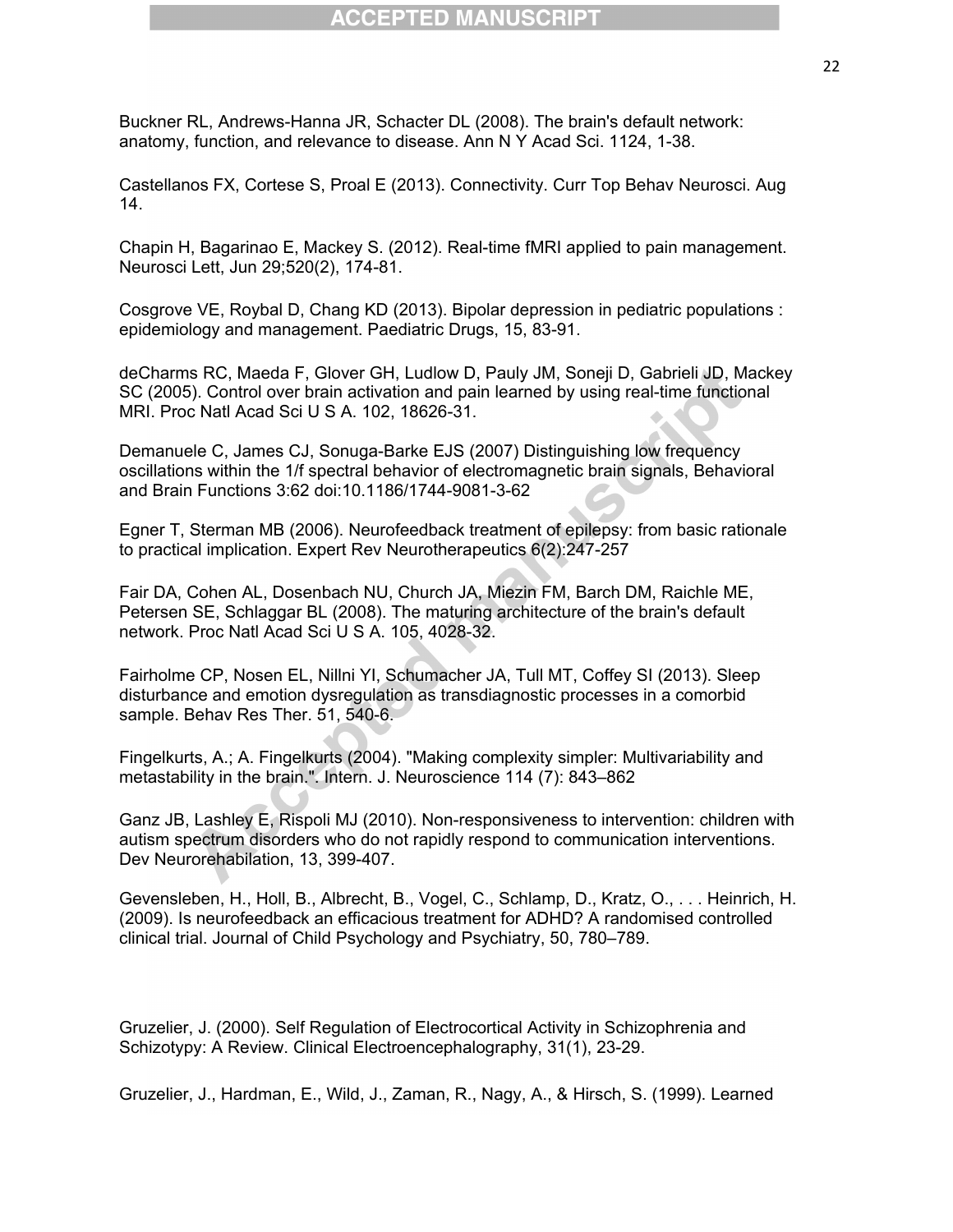control of interhemispheric slow potential negativity in schizophrenia. International Journal of Psychophysiology, 34, 341-348.

Halász P (1998). Hierarchy of micro-arousals and the microstructure of sleep. Neurophysiol Clin., 28, 461-75.

Hamner MB, Robert S, Frueh BC (2004). Treatment-resistant posttraumatic stress disorder: strategies for intervention. CNS Spectrum, 9,740-52.

Harmelech T, Preminger S, Wertman E, Malach R. (2013). The day-after effect: long term, Hebbian-like restructuring of resting-state fMRI patterns induced by a single epoch of cortical activation.J Neurosci, May 29;33(22), 9488-97.

Hardt, J. V., & Kamiya, J. (1978). Anxiety change through electroencephalographic alpha feedback seen only in high anxiety subjects. Science, 201, 79-81

Hauri PJ, Percy L, Hellekson C, Hartmann E, Russ D (1982). The treatment of psychophysiologic insomnia with biofeedback: a replication study. Biofeedback & Self-Regulation 7, 223-235.

He, B.J., Raichle, M.E.(2009). The fMRI signal, slow cortical potential and consciousness. Trends Cogn Sci., 2009 Jul, 13(7), 302-9.

Helps S, James C, Debener S, Karl A, Sonuga-Barke EJ (2008). Very low frequency EEG oscillations and the resting brain in young adults: a preliminary study of localisation, stability and association with symptoms of inattention. J Neural Transm. 115,279-85.

Hinterberger T, Kübler A, Kaiser J, Neumann N, Birbaumer N (2003). A brain-computer interface (BCI) for the locked-in: comparison of different EEG classifications for the thought translation device.Clin Neurophysiol. 114, 416-25.

Jensen MP, Grierson C, Tracy-Smith V, Bacigalupi SC, Othmer S (2007). Neurofeedback treatment for pain associated with Complex Regional Pain Syndrome Type I, Journal of Neurotherapy, 11(1), pp 45-53 (2007)

Kaller CP, Rahm B, Spreer J, Weiller C, Unterrainer JM (2011). Dissociable contributions of left and right dorsolateral prefrontal cortex in planning. Cereb Cortex, 21, 307-17.

Khundrakpam BS, Reid A, Brauer J, Carbonell F, Lewis J, Ameis S, Karama S, Lee J, Chen Z, Das S, Evans AC (2013). Developmental changes in organization of structural brain networks. Cereb Cortex, 23, 2072-85.

Kitzbichler MG, Smith ML, Christiansen SR, Bullmore E (2009) Broadband Criticality of Human Brain Network Synchronization. PLOS Comput Biol 5(3): e1000314. doi:10.1371/journal.pcbi.1000314

Knyazev GG, Slobodskoj-Plusnin JY, Bocharov AV, Pylkova LV (2011). The default mode network and EEG α oscillations: an independent component analysis. Brain Research, 1402, 67-79.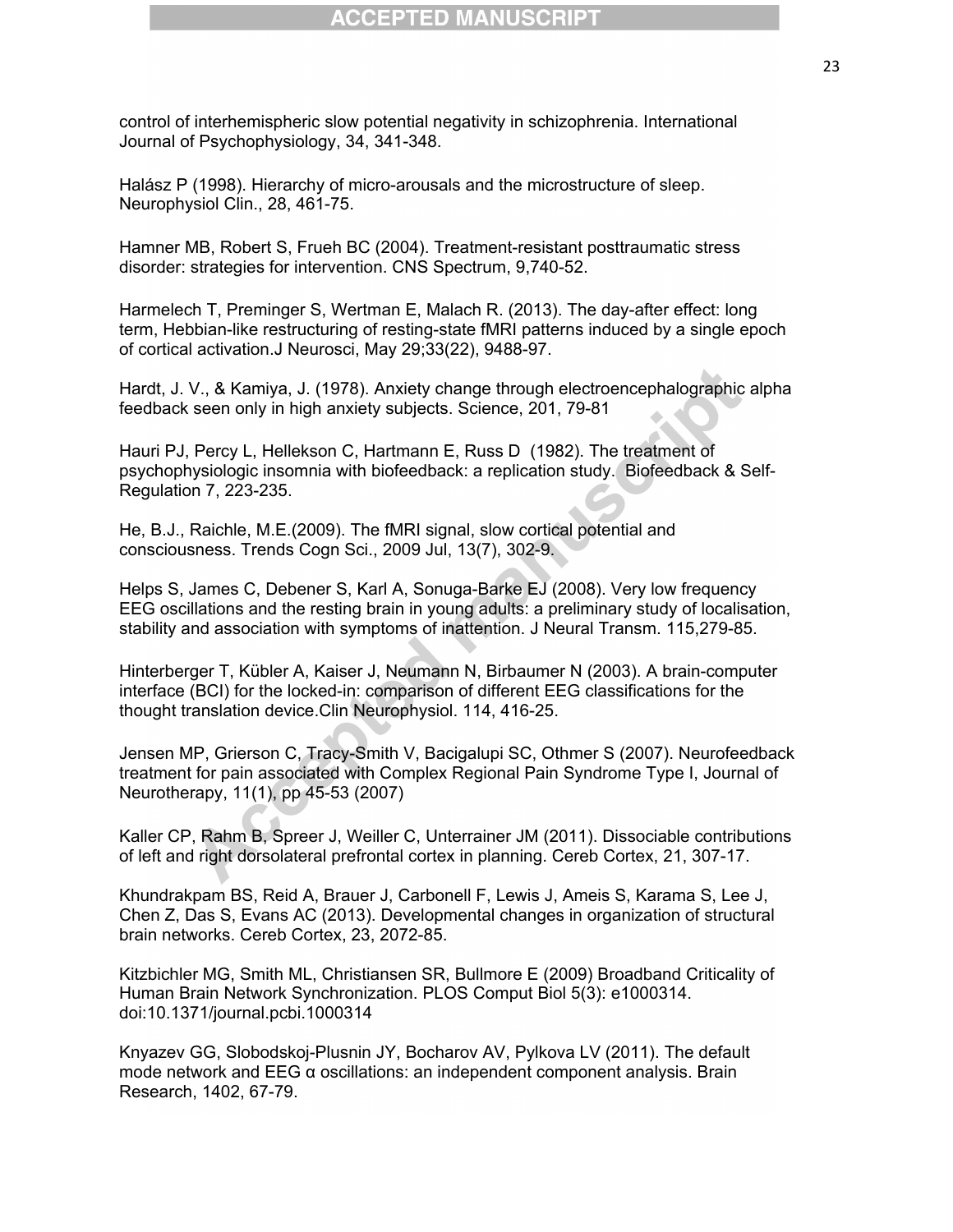Ko AL, Darvas F, Poliakov A, Ojemann J, Sorensen LB (2011). Quasi-periodic fluctuations in default mode network electrophysiology. J Neurosci. 31, 11728-32.

Koen N, Stein DJ.(2011). Pharmacotherapy of anxiety disorders: a critical review. Dialogues Clin Neurosci. 13, 423-37.

Kotchoubey B, Strehl U, Uhlmann C, Holzapfel S, König M, Fröscher W, Blankenhorn V, & Birbaumer N (2001). Modification of slow cortical potentials in patients with refractory epilepsy: a controlled outcome study. Epilepsia, 42, 406-16.

Leark R A, Dupuy MS, Greenberg LM, Corman CL and Kindschi CL (2000). TOVA: Test of Variables of Attention, Professional Guide. Los Alamitos, CA: Universal Attention Disorders Inc.

Lee MH, Hacker CD, Snyder AZ, Corbetta M, Zhang D, Leuthardt EC, Shimony JS (2012). Clustering of resting state networks. PLoS One, 7, e40370.

Legarda SB, McMahon D, Othmer S, & Othmer SF (2011). Clinical neurofeedback: Case studies, proposed mechanism, and implications for pediatric neurology practice. Journal of Child Neurology, 26, 1045-1051.

Lin HY, Gau SS, Huang-Gu SL, Shang CY, Wu YH, Tseng WY (2013). Neural substrates of behavioral variability in attention deficit hyperactivity disorder: based on ex-Gaussian reaction time distribution and diffusion spectrum imaging tractography. Psychol Medicine, Aug 9, 1-14.

Lubar JO & Lubar JF (1984). Electroencephalographic biofeedback of SMR and beta for treatment of attention deficit disorders in a clinical setting Biofeedback & Self Regulation, 9, 1-23.

Mantini D, Perrucci MG, Del Gratta C, Romani GL, Corbetta M (2007). Electrophysiological signatures of resting state networks in the human brain. Proc Natl Acad Sci U S A., 104, 13170-5.

Menon V (2010).Large-scale brain network and psychopathology: a unifying triple network model. Trends Cogn Sci, 10:483-506.

Moore NC (2000). A review of EEG biofeedback treatment of anxiety disorders. Clin Electroencephalography, 31, 1-6.

Moritz CH, Rowley HA, Haughton VM, Swartz KR, Jones J, Badie B (2001). Functional MR imaging assessment of a non-responsive brain injured patient.Magn Reson Imaging. 19, 1129-32.

Mueller A, Candrian G, Kropotov JD, Ponomarev VA, Baschera GM (2010). Classification of ADHD patients on the basis of independent ERP components using a machine learning system. Nonlinear Biomedical Physics, 4(Suppl 1), S1-12

Muesse MW (2011). Practicing Mindfulness: An Introduction to Meditation. Teaching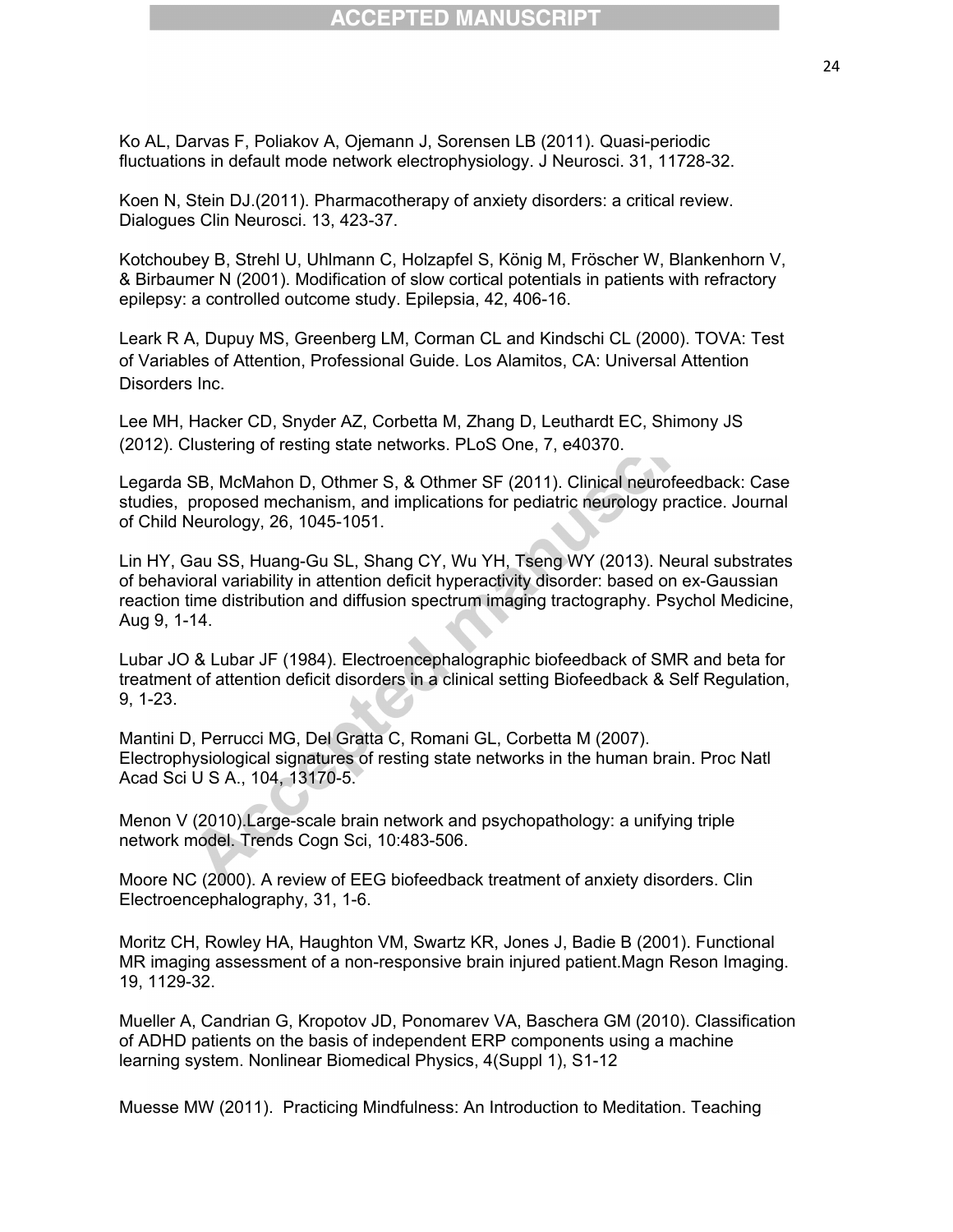Company: Chantilly, VA.

Najjar F, Weller RA, Weisbrot J, Weller EB (2008). Post-traumatic stress disorder and its treatment in children and adolescents. Curr Psychiatry Rep. 10, 104-8.

Nelson DV, Esty ML (2012). Neurotherapy of traumatic brain injury/posttraumatic stress symptoms in OEF/OIF veterans. J Neuropsychiatry Clin Neurosci.24, 237-40.

Nowlis, D.P. and Kamiya, J. (1970) The control of electroencephalographic alpha rhythms through auditory feedback and the associated mental activity. Psychophysiology, 6: 476–484.

J.A. Putman, S.F. Othmer, S. Othmer, and V.E. Pollock (2005). TOVA Results Following Inter-Hemispheric Bipolar Training, Journal of Neurotherapy, 9(1), 27-36

Othmer S (2007). Interhemispheric EEG Training: Clinical Experience and Conceptual Models. In Handbook of Neurofeedback, Dynamics and Clinical Applications, James R. Evans, Ed., The Haworth Medical Press, NY.

Othmer, S (2008). Neuromodulation Technologies: An Attempt at Classification Chapter 1 in Introduction to QEEG and Neurofeedback: Advanced Theory and Applications (Second Edition), Thomas Budzynski, James R. Evans, and Andrew Abarbanel, Eds, Elsevier, pp. 3-26

Othmer S, Othmer SF, & Legarda SB (2011). Clinical neurofeedback: Training brain behavior. Treatment Strategies – Pediatric Neurology and Psychiatry, 2, 67-73.

Othmer SF (2006 to 2013). Protocol Guide for Neurofeedback Clinicians. EEG Info Publications: Los Angeles, CA.  $(1^{st}$  edition, 2006; 2nd Edition, 2008;  $3^{rd}$  Edition, 2012;  $4<sup>th</sup>$  Edition, 2013)

Pagnoni G (2012). Dynamical properties of BOLD activity from the ventral posteromedial cortex associated with meditation and attentional skills. J Neurosci, 32, 5242-9

Passini F, Watson C G, Dehnel L, Herder J, & Watkins B (1977). Alpha wave biofeedback training therapy in alcoholics. Journal of Clinical Psychology, 33(1), 292-299

Pearlman LA, Courtois CA (2005). Clinical applications of the attachment framework: Relational treatment of complex trauma. J Trauma Stress, 18, 449-59.

Peniston EG & Kulkosky PJ (1989). Alpha-theta brainwave training and beta-endorphin levels in alcoholics. Alcohol Clin Exp Research, 13(2), 271-279.

Pineda JA, Brang D, Hecht E, Edwards L, Carey S, Bacon M, Futagaki C, Suk D, Tom J, Birnbaum C, Rork A.(2008). Positive behavioral and electrophysiological changes following neurofeedback training in children with autism. Research in Autism Spectrum Disorders, 2. 557-581.

Putman JA, Othmer Sf, Othmer S, & Pollock VE (2005). TOVA Results Following Inter-Hemispheric Bipolar Training. Journal of Neurotherapy, 9, 27-36.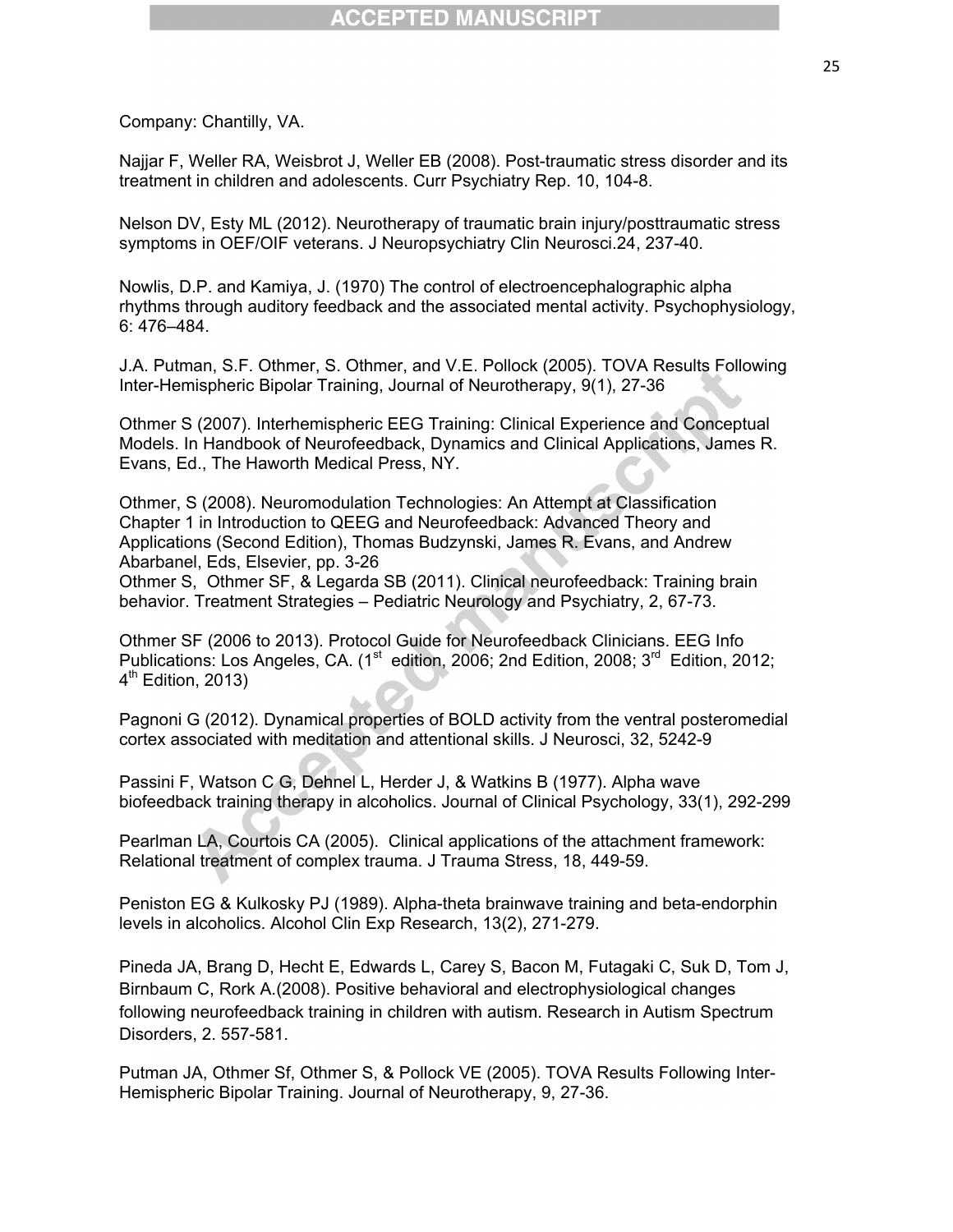Rafferty Y, Griffin KW, Lodise M (2011). Adolescent motherhood and developmental outcomes of children in early head start: the influence of maternal parenting behaviors, well-being, and risk factors within the family setting.Am J Orthopsychiatry, 81, 228-45.

Ros T, Theberge J, Frewen PA, Kluetsch R, Densmore M, Calhoun VD, Lanius RA. (2013). Mind over chatter: plastic up-regulation of the fMRI salience network directly after EEG neurofeedback.Neuroimage, Jan 15;65, 324-35.

Roth SR, Sterman MB and Clemente CD (1967). Comparison of EEG correlates of reinforcement, internal inhibition and sleep. Electroenceph. Clin. Neurophysiol., 23, 509- 520

Scharfman HE (2002). Epilepsy as an example of neural plasticity. Neuroscientist, 8, 154–173.

Scheinost D, Stoica T, Saksa J, Papademetris X, Constable RT, Pittenger C, Hampson M. (2013). Orbitofrontal cortex neurofeedback produces lasting changes in contamination anxiety and resting-state connectivity. Transl Psychiatry, Apr 30;3, e250.

Scher A, Hall WA, Zaidman-Zait A, Weinberg J (2010). Sleep quality, cortisol levels, and behavioral regulation in toddlers. J.Dev Psychobiol., 52, 44-53.

Schneider, F., Rockstroh, B., Heimann, H. et al. (1992). Self-regulation of slow cortical potentials in psychiatric patients: Schizophrenia. Biofeedback & Self-Regulation, 17, 277- 292.

Schore AN (1994). Affect Regulation and the Origin of the Self: The Neurobiology of Emotional Development. Lawrence Erlbaum: Hillsdale, NJ

Schore AN (1997). Early organization of the nonlinear right brain and development of a predisposition

to psychiatric disorders. Development and Psychopathology, 9 (1997), 595–631

Sforza E, Jouny C, Ibanez V (2000). Cardiac activation during arousal in humans: further evidence for hierarchy in the arousal response. Clin Neurophysiol.111,1611-9.

Shouse MN & Lubar LF (1976). EEG and behavioral changes in a hyperkinetic child concurrent with training of the sensorimotor rhythm (SMR): a preliminary report. Biofeedback Self Regul, 1, 293-306.

Sime A (2004). Case study of trigeminal neuralgia using neurofeedback and peripheral biofeedback. Journal of Neurotherapy, 8(1), 59-71.

Siniatchkin M, Hierundar A, Kropp P, Kuhnert R, Gerber W-D, & Stephani U (2000). Selfregulation of slow cortical potentials in children with migraine: Anexploratory study. Applied Psychophysiology & Biofeedback, 25(1), 13-32.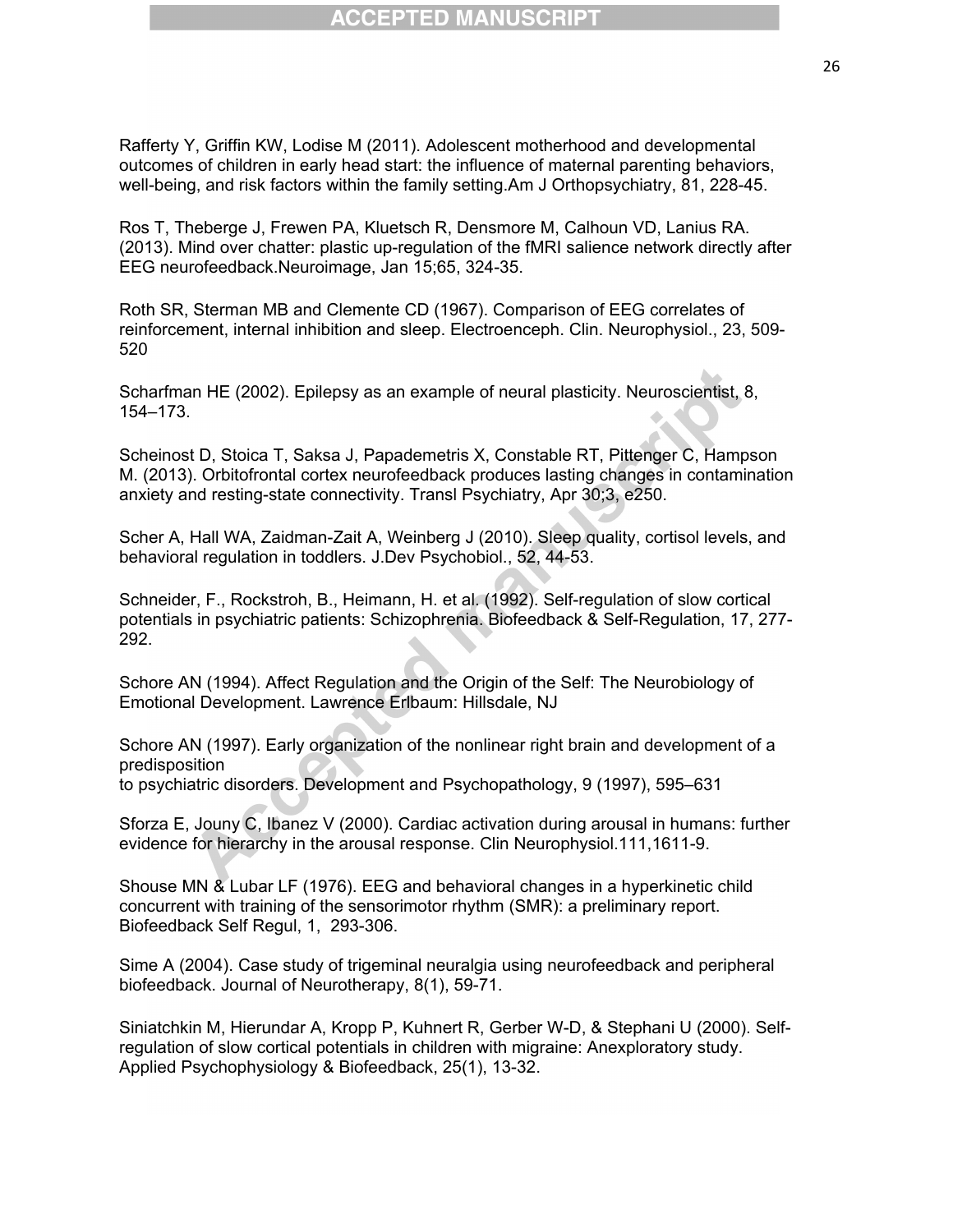Sliz D, Smith A, Wiebking C, Northoff G, Hayley S (2012). Neural correlates of a singlesession massage treatment. Brain Imaging Behavior, 6, 77-87.

Sonuga-Barke EJS, Castellanos FX (2007). Spontaneous attentional fluctuations in impaired states and pathological conditions: a neurobiological hypothesis. Neurosci Biobehav Rev. 31, 977-86.

Sonuga-Barke EJS et al (2012), Non-pharmacological Interventions for ADHD: Systematic Review and Meta-Analyses of Randomized Controlled Trials of Dietary and Psychological Treatments, Am J Psychiatry AiA: 1-15

Southgate V, Begus K, Lloyd-Fox S, di Gangi V, Hamilton A (2013). Goal representation in the infant brain. Neuroimage. Aug 28.

Sridharan D, Levitin DJ, Menon V (2008). A critical role for the right fronto-insular cortex in switching between central-executive and default-mode networks. Proc Natl Acad Sci U S A., 105, 12569-74.

Sterman MB, Howe RD, and Macdonald LR (1970). Facilitation of spindle-burst sleep by conditioning of electroencephalographic activity while awake. Science, 167:1146-1148

Sterman MB, Goodman SJ and Kovalesky RA (1978). Effects of sensorimotor EEG feedback training on seizure susceptibility in the rhesus monkey. Exp. Neurol., 62(3):73S-747

Strehl U, Trevorrow T, Veit R, Hinterberger T, Kotchoubey B, Erb M & Birbaumer N. (2006b). Deactivation of brain areas during self-regulation of slow cortical potentials in seizure patients. Applied Psychophysiology & Biofeedback, 31(1), 85-94.

Strehl U, Leins U, Goth G, Klinger C, Hinterberger T, and Birbaumer, N. (2006a).Selfregulation of slow cortical potentials: A new treatment for children with attentiondeficit/hyperactivity disorder. Pediatrics, 118, 1530-1540.

Strehl U, Kotchoubey B, Trevorrow T, & Birbaumer N (2005). Predictors of seizure reduction after self-regulation of slow cortical potentials as a treatment of drug-resistant epilepsy. Epilepsy and Behavior, 6, 156-66.

Supekar K, Musen M, Menon V (2009). Development of large-scale functional brain networks in children. PLoS Biol. 7, e1000157.

Tan G, Thornby J, Hammond DC, Strehl U, Canady B, Arnemann K, & Kaiser DA (2009). Meta-analysis of EEG biofeedback in treating epilepsy. Clinical and EEG Neuroscience, 40, 173-9.

Taylor VA, Daneault V, Grant J, Scavone G, Breton E, Roffe-Vidal S, Courtemanche J, Lavarenne AS, Marrelec G, Benali H, Beauregard M (2013). Impact of meditation training on the default mode network during a restful state. Soc Cogn Affect Neurosciences, 8, 4-14.